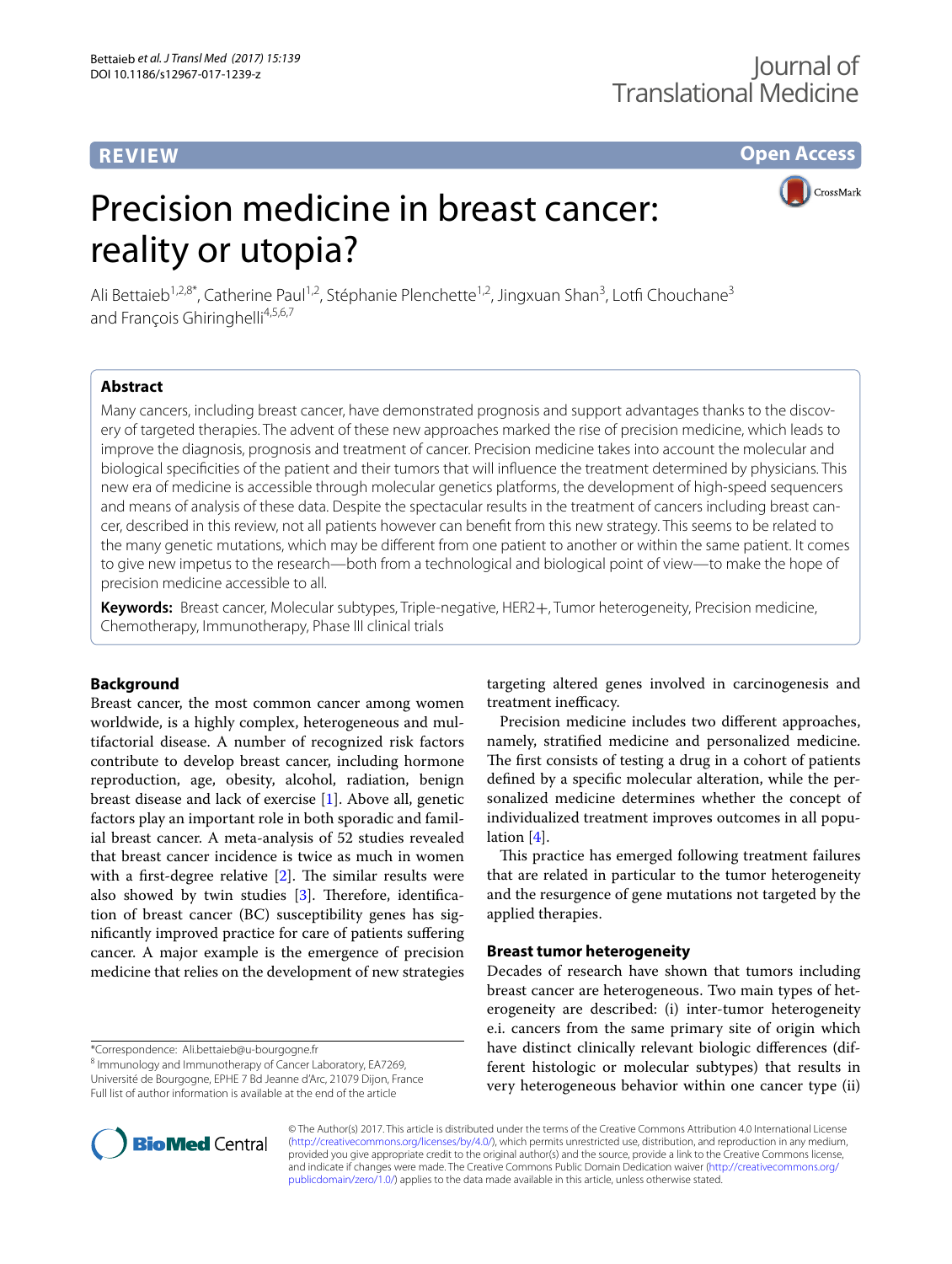spatial and temporal intra-tumor heterogeneity refecting increase of variability in gene mutations within a single tumor or during tumor growth and progression. This variability can also be observed between the primitive tumor and its metastasis. In addition, chemotherapies, by their capacity to induce DNA breaks and genetic mutations, could also enhance the number of mutations and thus increase intra-tumor heterogeneity [[5\]](#page-8-4). Consequently, tumor heterogeneity increases the strength of tumors and makes treatment success more difficult to reach [\[6](#page-8-5)]. As discussed below, despite the development of new anti-cancer therapies targeting specifc molecular defects found in BC cells, high variability response and modest clinical benefit are observed [\[7](#page-8-6)]. Therapy failure may be related to targeted genes that are more expressed on tumor cells and not those at low frequency in the pri-mary tumor or occurred during treatment [[8\]](#page-8-7).

It is well known that the characteristics of BC difer among various patients [\[9](#page-8-8)]. Diferences in clinical presentation are observed such as size, scalability and multifocality. There are also many histological differences with variability in type, grade, mitotic index and Ki67. According to the WHO 2012, for the breast, many histotype are defined and reported  $[10]$  $[10]$ . This heterogeneity is not only observed among patients but also in metastases compared to the primary tumor. Indeed, substantial genomic changes often occur in disease progression from primary to metastasis. Shah et al. reported a whole genome sequencing of an advanced invasive breast cancer case, which demonstrated the existence of 19 non-synonymous mutations present in the metastases but not in the primary tumor, illustrating the spatial and temporal dynamics of intratumoral heterogeneity [[11](#page-8-10)]. In another study, these discordances also observed between the primary carcinoma and metastases [\[12](#page-8-11)], could explain why biomarkers measured exclusively from the primary tumor may not be informative enough for predicting responsiveness to therapy. This discordance in gene or protein expression between primary and recurrent BC is link to estrogen receptor (ER), progesterone receptor (PgR) and the oncogenic human epidermal growth factor receptor 2 (HER2) and may include other potential drug targets. There is also a high level of discordance in phosphatase and tensin homolog (PTEN) level, and phosphoinositide-3-kinase catalytic alpha polypeptide (PIK3CA) mutations between primary tumors and metastases that may infu-ence patient selection for targeted therapies [\[13](#page-8-12)].

Thus, it is the genomic analysis and characterization of several biomarkers that has revolutionized the clinical management of patients. As we will develop below, these gene alterations represent novel target to engineer new therapies for BC.

#### **Molecular subtypes of BC and precision medicine**

Thanks to many new techniques of analysis, using microarray or the more recent genomic revolution [[14](#page-8-13)], several thousands of genes and their expression can be studied. This allowed re-classifying the tumors into different groups (Table [1\)](#page-1-0):

- ER-positive (ER+) group which was subdivided into two distinct prognostic groups, luminal A, HER2-negative (HER2−), Ki67 protein low, and PgR high, and luminal B, HER2−, and either Ki-67 protein high or PgR low  $[15]$  $[15]$ .
- –– Triple-negative BC: ER-negative (ER−), PgR-negative (PgR−), and HER2− tumors [[16](#page-8-15)].
- –– HER2-positive (HER2+) BC exhibiting amplifed HER2/neu. This cancer is particularly aggressive  $[17]$ .
- –– A more recently described class, claudin low, often triple-negative, but distinct in that is low expression of cell–cell junction proteins including E-cadherin [\[18\]](#page-8-17).

## **The beneft of molecular subtyping in the case of surgery, radiotherapy or chemotherapy for breast cancer**

To evaluate the impact of the surgical treatment and outcome according to the molecular subsets of BC, Mazouni et al. analyzed 1194 patients treated for primary BC. They showed that molecular subsets exert an impact on breast-conserving surgery (BCS) and nodal surgery rates. BCS is more favorable in luminal A (70.6%) than

<span id="page-1-0"></span>

| <b>Subtypes</b> | Frequency  | Gene expression                                | Histologic grade level | <b>Prognosis</b>                      |
|-----------------|------------|------------------------------------------------|------------------------|---------------------------------------|
| Luminal         | 60% BC     |                                                |                        |                                       |
| Luminal A       |            | $ER^+$ , PR <sup>+</sup> , HER <sup>-</sup>    | Low                    | Good                                  |
| Luminal B       |            | Low p53 mutation<br>$ER^+$ , $PR^+$ , $HER2++$ | High                   | Less favorable                        |
| Basal-like (TN) | $15 - 20%$ | $ER^-$ , $PR^-$ , $HER^-$                      | Often grade III        | Poor (chemosensitive)                 |
| $HER2+$         | 25%        | $HER2++$                                       | High                   | More aggressive (anti-HER2 sensitive) |

*TN* triple negative, *BC* breast cancer, *ER* estrogen receptor, *PR* progesterone receptor, *HER2* human epidermal receptor 2, *HER*++ overexpression of HER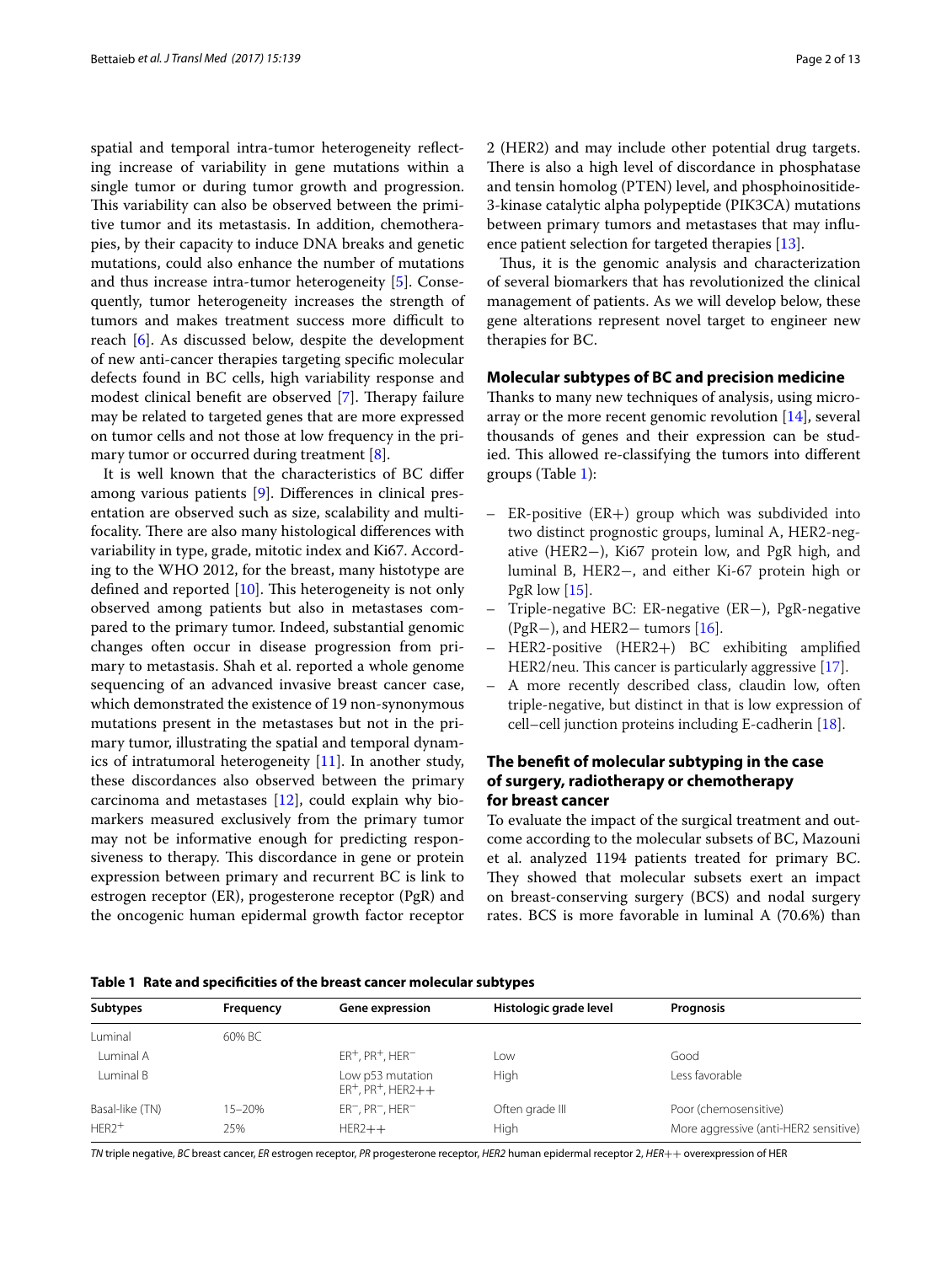triple-negative (66.2%) and HER2+ tumors (60%). Nodal positivity was more frequent in HER2 and luminal B subtypes ( $p < 0.001$ ) [[19](#page-8-18)].

Other groups have evaluated the impact of molecular subtypes on local–regional control in diferent patient populations. In a previous report, Nguyen et al. analyzed 793 patients with BC treated with breast-conserving therapy (BCT) consisting of lumpectomy and radiation therapy. They showed that local recurrence was particularly low for the luminal A subtype (hormone receptor (HR)+/HER2−), but was less than 10% at 5 years for all subtypes [\[20\]](#page-8-19).

Molecular subsets could also serve to identify patients at high risk of local–regional recurrence (LRR) in patients with BC that received neoadjuvant chemotherapy and then underwent BCT. In a cohort of 595 breast cancer patients, Caudle et al. showed that patients with HR+/HER2− and HR+/HER2+ subsets had excellent LRR-free survival regardless of tumor response to neoadjuvant chemotherapy. In contrast, patients with HR−/ HER2+ and HR−/HER2− subsets with poor response to neoadjuvant chemotherapy had worse LRR-free survival after BCT  $[21]$  $[21]$ . This is consistent with previous published data from the multicenter I-SPY 1 TRIAL evaluating patients (221) with  $\geq$ 3 cm tumors by using early imaging and molecular signatures, outcomes of pathologic complete response (pCR) and recurrence free survival. In this study the pCR rates were 9 and 35% in patients with HR+ or HR− tumors, respectively [[22\]](#page-9-0). Guarneri et al. also reported that patients with ER− tumors were more likely to achieve a pCR after neoadjuvant chemotherapy [[23\]](#page-9-1).

According to the St Gallen 2015 recommendations [\[24](#page-9-2)], the decision of systemic adjuvant therapies for primary BC should be based on the surrogate intrinsic phenotype determined by ER/PgR, HER2 and Ki67 assessment. All luminal cancers should be treated by endocrine therapy. The majority of luminal A tumors, except those with high risk of relapse, require no chemotherapy, while luminal B HER− tumors need endocrine therapy and chemotherapy for the majority of cases (Table [1](#page-1-0)).

Endocrine therapy is also recommended for  $ER + meta$ static breast cancer (MBC) including drugs that suppress estrogen production as aromatase inhibitors (AI) and direct inhibitors of estrogen receptor [\[25](#page-9-3)]. Indeed, AI (e.g. letrozole and anastrozole) have become the treatment of choice in frst-line therapy in postmenopausal patients suffering from BC that is HR+ and HER2− [[26](#page-9-4)]. Unfortunately, more than one-third of patients do not beneft from endocrine therapy due to intrinsic resistance. Furthermore, even though the antitumor beneft of these drugs, resistance often emerges after prolonged exposure [\[27](#page-9-5)[–29\]](#page-9-6). Several mechanisms have been proposed to explain this resistance such as activation of the Pi3K/ Akt/mTOR pathway or mutations in the gene encoding ERα, estrogen receptor gene (ESR1) (Y537S, E380Q and D538G mutations) that render estrogen receptor constitutively active and confer partial resistance to currently available endocrine treatments of patients with metastatic lesions [\[30](#page-9-7)[–33\]](#page-9-8). In a phase III BOLERO-2 study, everolimus an inhibitor of Pi3K-mTOR pathway, was used with exemestane, an AI inhibitor, in patients who progressed on AI therapy. This combination significantly improved disease-free survival (DFS) compared to exemestane alone [\[34](#page-9-9)]. Since everolimus can activate mTORC2 and Akt [\[35](#page-9-10)], some clinical trials using Pi3K or Akt inhibitors have been designed in endocrine-resistant advanced BC. In this context, adding a PI3K inhibitor to anti-ER therapy may be an attractive treatment option for women with advanced HR+ BC that becomes resistant to endocrine therapy, according to fndings from the phase III BELLE-2 trial [[36\]](#page-9-11). In a secondary analysis of the BOLERO-2 study, a large study providing overall survival data with respect to ESR1 mutations has been conducted [[37](#page-9-12)]. In this study, of 541 evaluable patients, 156/541 (29%) had ESR1 mutation D538G (21.1%) and/ or Y537S (13.3%), and 30 had double-mutations, indicating that ESR1 mutations are prevalent in ER+ AI-treated metastatic breast cancer. Another study conducted in a relative large cohort of MBC patients, using droplet polymerase chain reaction (dPCR) on circulating tumor DNA (ctDNA), showed that ESR1 mutations in patients, with MBC receiving prior AI treatment, was observed in 18/128 cases (14%), with D538G mutations but 21% of patients carry ESR1 polyclonal mutations. In contrast, ESR1 mutations were not observed in patients who had only received tamoxifen treatment [\[38](#page-9-13)], further demonstrating that acquisition of ESR1 mutations is more common after treatment with AI. Patients with ESR1 mutations had a substantially shorter progression-free survival on subsequent AI-based therapy [\[38](#page-9-13)]. However, ESR1 mutations are not exclusively found following AI treatment. Wang et al. reported that, applying digital droplet PCR (ddPCR), ESR1 mutations were found in 3/43 primary tumors, 1/12 bone metastatic lesions and 3/38 brain metastasis tissues in ER− positive MBC patients [[39\]](#page-9-14).

Dysregulation of the cell cycle control involving components of CDK4/6 and cyclin D, which is a frequent event in BC, represents another mechanism that may cause resistance to anti-hormonal treatment of BC. Thus, selective CDK4/6 inhibitors represent a significant therapeutic advance in HR+ BC. In a randomized phase 2 clinical trial PALOMA-1/TRIO-18, Finn et al. have assessed the safety and efficacy of the CDK4/6 inhibitor palbociclib in combination with letrozole as frst-line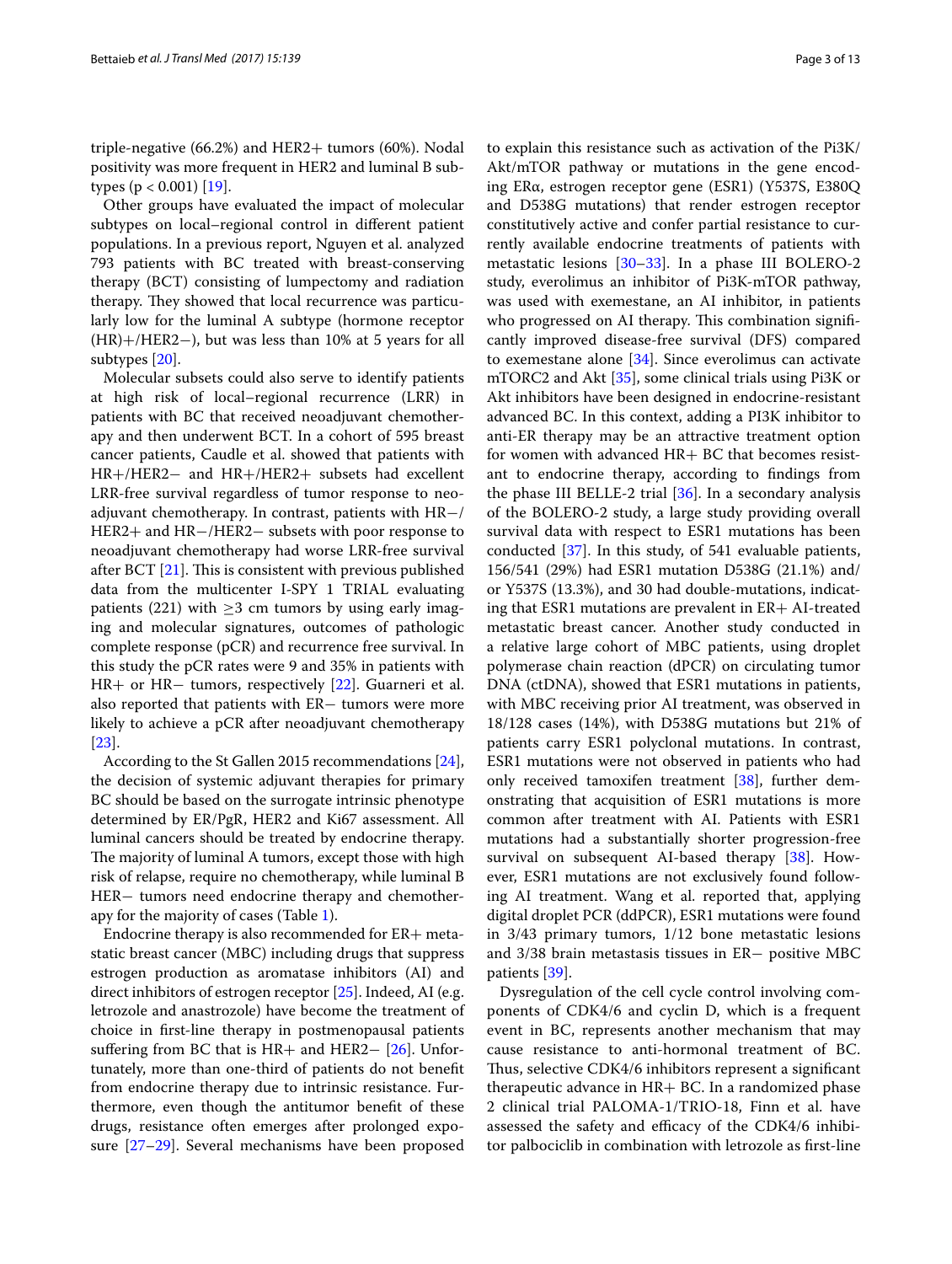treatment of patients ( $n = 165$ ) with advanced ER+, HER2− BC. They showed that the addition of palbociclib to letrozole signifcantly improved progression-free survival in patients. The common grade 3 or 4 adverse events were neutropenia and leukopenia  $[40]$  $[40]$ . This was followed by a phase III clinical trial PALOMA-2 including 666 patients with previously untreated ER+, HER− advanced BC. They confirm that palbociclib combined with letrozole resulted in significantly longer progression-free survival (24.8 months) than with letrazole alone (14.5 months) [\[41](#page-9-16)]. In addition, the analysis of  $ER$ expression, cyclin D1 (CCND1), retinoblastoma (RB) and P16 (CDKN2A) status, as well as Ki67 expression, did not result in the identifcation of sub-populations who did not beneft from the addition of palbociclib to letrozole. By H-score (hazard ratio for disease progression or death), some variation between subgroups was observed, but the addition of palbociclib to letrozole improved progression-free survival (PFS) across all subpopulations. Although the most common grade 3 or 4 adverse events were neutropenia (occurring in 66.4% of the patients), and leukopenia (24.8%) in the palbociclibletrozole group. The findings of this study are consistent with another phase III clinical trial PALOMA3, in which Turner et al. also assessed the efficacy of palbociclib and fulvestrant, an anti-estrogen, in advanced HR+/HER− BC (involved 551 patients). The authors showed that the PFS median was 9.2 months with palbociclib–fulvestrant and 3.8 months with placebo–fulvestrant. Similarly to Finn's results, the most common grade 3 or 4 adverse events in the palbociclib–fulvestrant were neutropenia (62%), and leukopenia (25.2%) [[42](#page-9-17)]. So far no data are available yet for overall survival (OS) with palbociclib. Although the results with palbociclib show the improvement in PFS, neutropenia-associated palbociclib therapy has an impact on life quality, even if it is managed appropriately. Turner's group also reported that combination of palbociclib and fulvestrant appeared to be equally efective in patients with or without ESR1 mutations analyzed in plasma from the PALOMA trial [[43\]](#page-9-18). Further studies are required to confirm the efficacy of CDK4/6 inhibitors in ESR1 mutant cancer. Recently, Hortobagyi and colleagues  $[44]$  $[44]$  assessed the efficacy and safety of the selective CDK4/6 inhibitor ribociclib combined with letrozole for frst-line treatment in 668 postmenopausal women with HR+, HER2− recurrent or MBC who had not received previous systemic therapy for advanced disease. They found that the duration of progression-free survival was longer in the ribociclib group than in the placebo group. Even more, the overall survival response rate was 52.7% in ribociclib group vs. 37.1 for the placebo. As for palbociclib, common grade 3 or 4 adverse

events that were reported in 10% of the patients were neutropenia, 59.3% in the ribociclib group vs. 0.9% in the placebo group and leukopenia (21.0% vs. 0.6%).

Chemotherapy and anti-HER2 treatments are recommended for HER2+ patients. As for the triplenegative BC (TNBC), it could beneft from adjuvant chemotherapy.

#### **HER2+ advanced BC**

About 20% of invasive BC overexpress HER2. Gene amplifcation of this receptor is associated with increased metastatic potential and decreased overall survival (OS) with further heterogeneity during the evolution of MBC [[45,](#page-9-20) [46](#page-9-21)]. The follow-up of the HER2 expression during the course of the disease is made possible thanks to the circulating tumor cells (CTC) and liquid biopsy estimation  $[47]$ . The presence of CTC has been associated with poor prognosis in patients with early stage of BC [[48\]](#page-9-23), and those with metastases [\[49](#page-9-24), [50](#page-9-25)]. In addition, HER2+ CTC is associated with worse DFS and OS [\[51](#page-9-26)]. These and other studies have led to the development of treatment of patients with HER2+ breast tumors.

Targeted HER2+ MBC therapy was developed mainly using trastuzumab, a humanized monoclonal antibody directed against HER2-extracellular domain and lapatinib, an intracellular tyrosine kinase inhibitor that blocks HER2 and EGFR (epidermal growth factor receptor) activation [\[52](#page-9-27)]. Other treatments have also been recommended such as pertuzumab, a HER2 inhibitor, and taxanes as frst-line treatment and trastuzumab emtansine drug conjugate as the preferred second-line treatment for advanced HER2+ BC [\[53](#page-9-28)]. However, despite the beneft provided by this therapy taken alone or in combination with chemotherapy, unfortunately over one/third of patients develop resistance. The occurrence of therapeutic resistance could be explained by several mechanisms. For instance, reactivation of HER family signaling pathway or the activation of alternative survival pathways such as insulin-like growth factor-1 receptor (IGF-1R) [[54\]](#page-9-29), and the proto-oncogene MET [[55\]](#page-10-0), which have been showed to dimerize with HER receptors to activate the phosphorylation cascade, appear as a potential mechanism of resistance to trastuzumab [\[56\]](#page-10-1). HER3, a member of EGFR family, could also dimerize with HER2 and plays a vital role in the tumorigenesis, drug-resistance and tumor progression of HER2+ BC. The upregulation of HER3 activity provides an alternate "escape route" via which tumor cells bypass either the inhibition of the HER family receptors or the inhibition of the downstream PI3K-AKT-mTOR signaling pathway [\[57\]](#page-10-2). This led to the CLEOPATRA phase III study, in which the combination of pertuzumab, a HER dimerization inhibitor,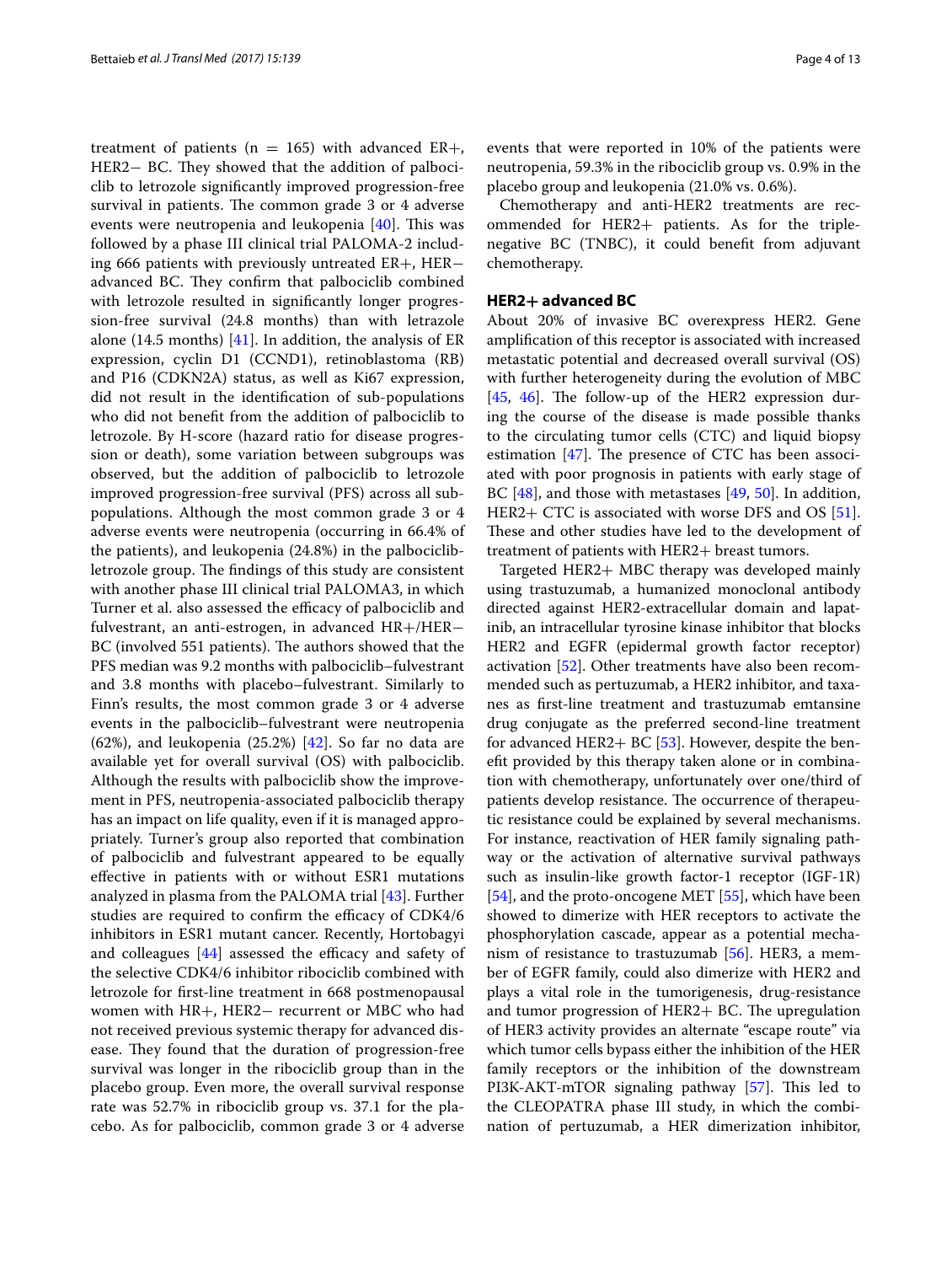with docetaxel and trastuzumab regimen in MBC led to an increase of progression-free survival [\[58](#page-10-3)]. A series of HER2 somatic mutations are resistant to lapatinib, but are sensitive to the irreversible HER2 inhibitor neratinib [[59\]](#page-10-4), suggesting an alternative to overcome HER2 resistance. Among these mutations, the HER2V777L mutation seems responsible for, and a predictive marker of trastuzumab resistance [\[60](#page-10-5)]. In another study, a patient with BC carrying the HER2T798I mutation exhibited a sustained partial response when treated with neratinib, while HERL869R mutation is a neratinib-sensitive. In contrast, afatinib, a HER2 inhibitor, a tyrosine kinase inhibitor, can suppress HER2L869R/T798I-induced signaling and cell growth [\[61](#page-10-6)].

In addition to ER that can activate HER signaling [\[62](#page-10-7)], alterations of INPP4-B (inositol polyphosphate 3-kinasephosphatase, type II) and PTEN (a natural inhibitor of Pi3K), or activating mutations in PIK3CA also activate HER2 and may account for resistance to therapies targeting HER2 [The cancer genome atlas network,  $2012; 63$  $2012; 63$ ]. It is for this reason that it was recommended the association of endocrine therapy and HER2 agents to treat ER/ HER2-positive patients [[53\]](#page-9-28). New approaches have also been developed to treat resistance to anti-HER2 therapy. These include delivery of toxins (microtubule-inhibitory agent DM1) as a conjugate with anti-HER2 trastuzumab, named trastuzumab emtansine (T-DM1). In EMILIA clinical trial including 991 patients with HER+ advanced BC, Verma et al. reported that T-DM1 signifcantly prolonged progression-free and overall survival with less toxicity than lapatinib (tyrosine kinase inhibitor) plus capecitabine (an anti-cancer agent that belongs to fuoropyrimidine family) in patients with HER2+ advanced BC previously treated with trastuzumab and taxanes [[64\]](#page-10-9). In a phase III clinical trial, an irreversible tyrosinekinase inhibitor of HER1, HER2, and HER4, neratinib has been tested for its efficacy and safety after trastuzumabbased adjuvant therapy in a cohort of 2840 patients with early stage HER2+ BC  $[65]$  $[65]$ . In this study, neratinib signifcantly improved 2-years invasive disease-free survival when given after chemotherapy and trastuzumab. However, no data on long-term follow-up whether this improvement in BC outcome is maintained. In order to overcome trastuzumab resistance, a phase III clinical trial has been conducted with a broader inhibition of ErbB receptors with afatinib in combination with vinorelbine in patients with HER2+ MBC that had progressed on previous trastuzumab-based therapy  $[66]$  $[66]$ . The authors showed that afatinib plus vinorelbine did not improve progression-free survival compared with trastuzumab plus vinorelbine in these patients. Furthermore, afatinib plus vinorelbine was less tolerable than trastuzumab plus vinorelbine.

## **Vaccines**

An alternative resistance pathway consists on the up-regulation of the vascular endothelial growth factor (VEGF) pathway in HER2-expressed MBC  $[67]$  $[67]$  $[67]$ . This was supported by the results of the BEVERLY2, an open-label, single-arm phase II study combining bevacizumab, trastuzumab and chemotherapy in patients with primary HER2+ infammatory BC, which confrmed the safety and efficacy of the regimen  $[68]$  $[68]$ .

At the same time, vaccines targeting diferent tumor antigens are developed and have shown an ability to induce an anti-tumor immune response. HER2 represents a promising tumor antigen for vaccination in BC.

The HER2 protein is a promising tumor antigen for vaccination in BC. The peptide E75 (Nelipepimut-S, NeuVax $^{\prime\prime\prime}$ ) is derived from the HER2 protein. A Phase I/ II trial evaluated this vaccine associated in adjuvant with the granulocyte–macrophage colony–stimulating factor (GM-CSF) in HLA-A2/3+ patients with high-grade cancer. The control group was of HLA-A2/3– patients not receiving the vaccine. A total of 108 patients, and one-third of  $HER2+ received$  the vaccine. The addition of vaccine as adjuvant in addition to standard treatment increases the DFS at fve years to 89.7% vs. 80.2% in the control group with no significant side effect  $[69]$  $[69]$ . An adjuvant phase III trial is currently underway the patients HER2+ (NCT01479244), and a phase II evaluating the vaccine associated with trastuzumab is also in adjuvant in patients with lymph node involvement (NCT01570036).

More recently, the results of a randomized phase II trial, evaluating the peptide AE37, an epitope of HER2, in patients with BC in adjuvant situation. The trial enrolled 298 patients; 153 received AE37+GM-CSF and 145 received GM-CSF alone. No beneft in terms of DFS has been shown. However, in this study, an encouraging trend in a subgroup of 25 patients with TNBC, with a fve-year DFS estimated at 77.7% in the vaccinated group versus 49% in the control group ( $n = 25$ ) [[70](#page-10-15)]. Further evaluation in a randomized trial enrolling TNBC patients is warranted.

#### **Triple‑negative breast cancer (TNBC)**

TNBC is a very heterogeneous disease compared to other BC subtypes, and patients with TNBC have a higher risk of disease relapse  $[71]$  $[71]$ . Thanks to genome-wide approaches, seven TNBC subtypes are defned, including basal-like (BL1 and BL2), an immunomodulatory, a mesenchymal, mesenchymal stem-like 1, luminal androgen receptor (LAR) and unstable [[72](#page-10-17), [73\]](#page-10-18).

This heterogeneity makes treatment of this subtype of BC very difficult and ineffective. Indeed, unlike  $ER + or$ HER2+ BC, TNBC do not beneft from endocrine therapy or trastuzumab. Chemotherapy remains the systemic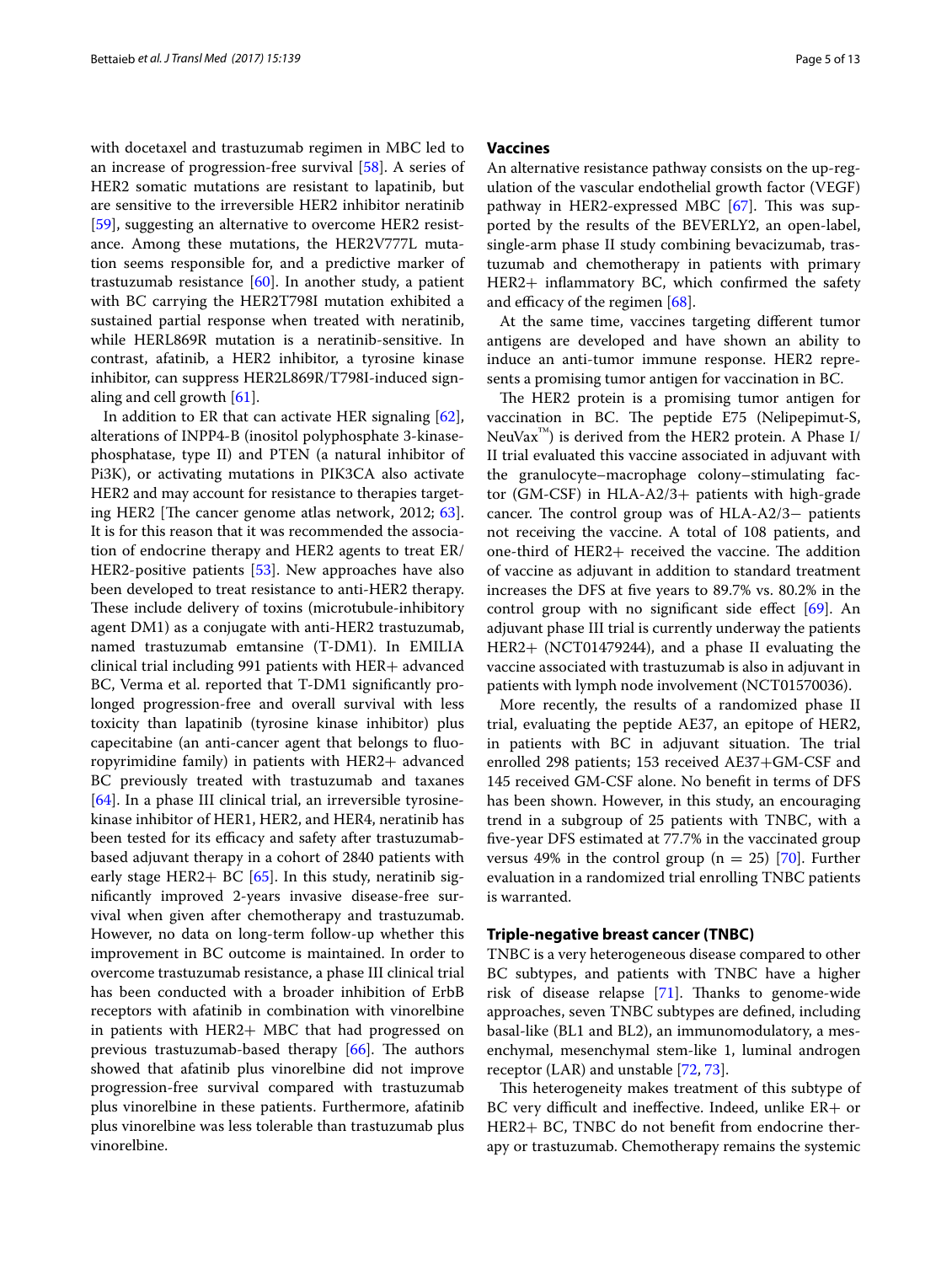medical treatment, which improves the outcome to a greater extent in this subtype of BC than in  $ER + BC$ . Indeed, in a multicentric retrospective study, Colleoni et al. have shown that a signifcantly greater beneft for chemotherapy (three or six courses of adjuvant classical cyclophosphamide, methotrexate, and fuorouracil (CMF) with or without endocrine therapy versus endocrine therapy alone) was observed in TNBC (HR, 0.46; 95% CI 0.29–0.73; interaction  $p = 0.009$  v endocrine receptor-present disease). The magnitude of the chemotherapy efect was lower in HER2+/ER− disease (HR, 0.58; 95% CI 0.29–1.17; interaction  $p = 0.24$  vs. ER+ disease) [[74\]](#page-10-19). To the extent that overexpression of EGFR is more common in TNBC, cetuximab, targeted against EGFR, has been assessed in combination with carboplatin [[75\]](#page-10-20). In this randomized phase II clinical trial including 102 patients with metastatic TNBC, combination cetuximab plus carboplatin produced responses in fewer than 20% of patients, suggesting that most patients had alternate mechanisms involved in response failure to anti-EGFR.

The most interesting clinical target in TNBC is the poly(adenosine diphosphate-ribose) polymerase (PARP), an enzyme involved in base-excision repair after DNA damage. Several clinical trials have been conducted to evaluate the safety and efficacy of different PARP inhibitors in patients with MBC. In a phase II clinical trials, Tutt et al. evaluated the PARP inhibitor olaparib in a cohort of patients with MBC with BRCA1 et 2 mutations. In TNBC, the response rate was 54% (7/13) in patients treated with 400 mg olaparib, and 25% (4/16) in patients treated with 100 mg olaparib [[76](#page-10-21)]. In a phase III clinical study including 519 patients with recurrent TNBC treated with iniparib, a PARP inhibitor, in combination with gemcitabine and carboplatin regimen, O'Shaughnessy et al. showed that in the primary analysis, no statistically signifcant diference was observed for OS. An exploratory analysis showed that patients in the second-/third-line had improved OS [\[77](#page-10-22)]. In a phase III recent study, Telli et al. showed that preoperative combination of gemcitabine, carboplatin and iniparib is active in the treatment of early-stage triple negative and breast cancer 1/2 (BRCA1/2) mutation-associated BC [[78\]](#page-10-23). A recent clinical trial reports results for veliparib, another PARP inhibitor, combined with carboplatin [[79\]](#page-10-24). In TNBC, veliparib-carboplatin had an 88% predicted probability of success in a phase III trial. The estimated rate of pathological complete response in the TNBC population was 51% in the veliparib-carboplatin group added to standard therapy versus 26% in group treated with standard therapy (docetaxel, doxorubicin, and cyclophosphamide). The toxicity of veliparib-carboplatin was greater than in the group treated with standard therapy.

Other works have correlated TNBC subtypes, pCR status, and patient survival. As previously reported by Masuda et al., the basal-like 1 subtype of TNBC had the highest pCR rate (52%) as compared to basal-like 2 and luminal androgen receptor (LAR) subtypes (0 and 10%, respectively). However, TNBC mesenchymal subtype had the worst pCR and OS rates [\[80](#page-10-25), [81](#page-10-26)]. Other studies such as the GeparTrio trial from the German Breast Group evaluated the androgen receptor (AR) expression in patients with primary BC treated with neoadjuvant docetaxel, doxorubicin, and cyclophosphamide. In this study, no signifcant diference between pCR rates of patients with AR+ TNBC tumors (29.2%) and those with AR− TNBC tumors (33.3%) were reported. However, AR+ patients had signifcantly better DFS and OS than those negative for AR [[82\]](#page-11-0). However, in this study 22.5% of these patients relapsed after 5 years. Similarly, Yu et al. found that LAR subtype of TNBC, expressing high luminal genes (LAR and GATA3), had a relative favorable prognosis than tumors with cancer stem cell markers) [[83\]](#page-11-1). Thus, targeting the AR in advanced TNBC offers a biologically promising strategy.

The partial responses of the above targeted molecules lead to the search for new therapeutic targets for TNBC, which is made possible by the BC genomes sequencing, which identifed over 2414 somatic mutations, such as p53, PIK3CA and PTEN, which seem to be clonally dominant compared to other genes [\[84](#page-11-2)]. To our knowledge, no clinical trials targeting these genes in TNBC are ongoing.

## **Cancer stem cells and therapeutic implications**

Cancer stem cells (CSC), identifed by several stem celllike features including quiescence resulting in the escape of most cancer therapies, are characterized by their ability to self-renewal, to seed new tumors and should be capable of founding metastatic colonies after disseminating to foreign tissues  $[8, 85]$  $[8, 85]$  $[8, 85]$  $[8, 85]$ . This is driven by the activation of the epithelia-to-mesenchymal transition (EMT) program, strongly involved in the dissemination of carcinoma cells to distant tissues, through the deregulation of signaling pathways as Wnt/β-catenin, and conferred to CSC resistance to therapeutic agents [\[86](#page-11-4), [87\]](#page-11-5). BC stem cells (BCSC), represent a small population of cells within the tumor mass exhibiting stem cell-like characteristics and have emerged as being responsible for tumor development, recurrence and MBC [\[88](#page-11-6)]. At the molecular level, these cells are characterized by the CD44+/ CD24− phenotype and by the activation of signaling pathways, particularly those linked to the stem cell phenotype, such as nuclear factor-kappa beta (NF-κB), signal transducer and activator of transcription 3 (STAT3), Wnt/β catenin, Hedgehog, and NOTCH. In vitro and in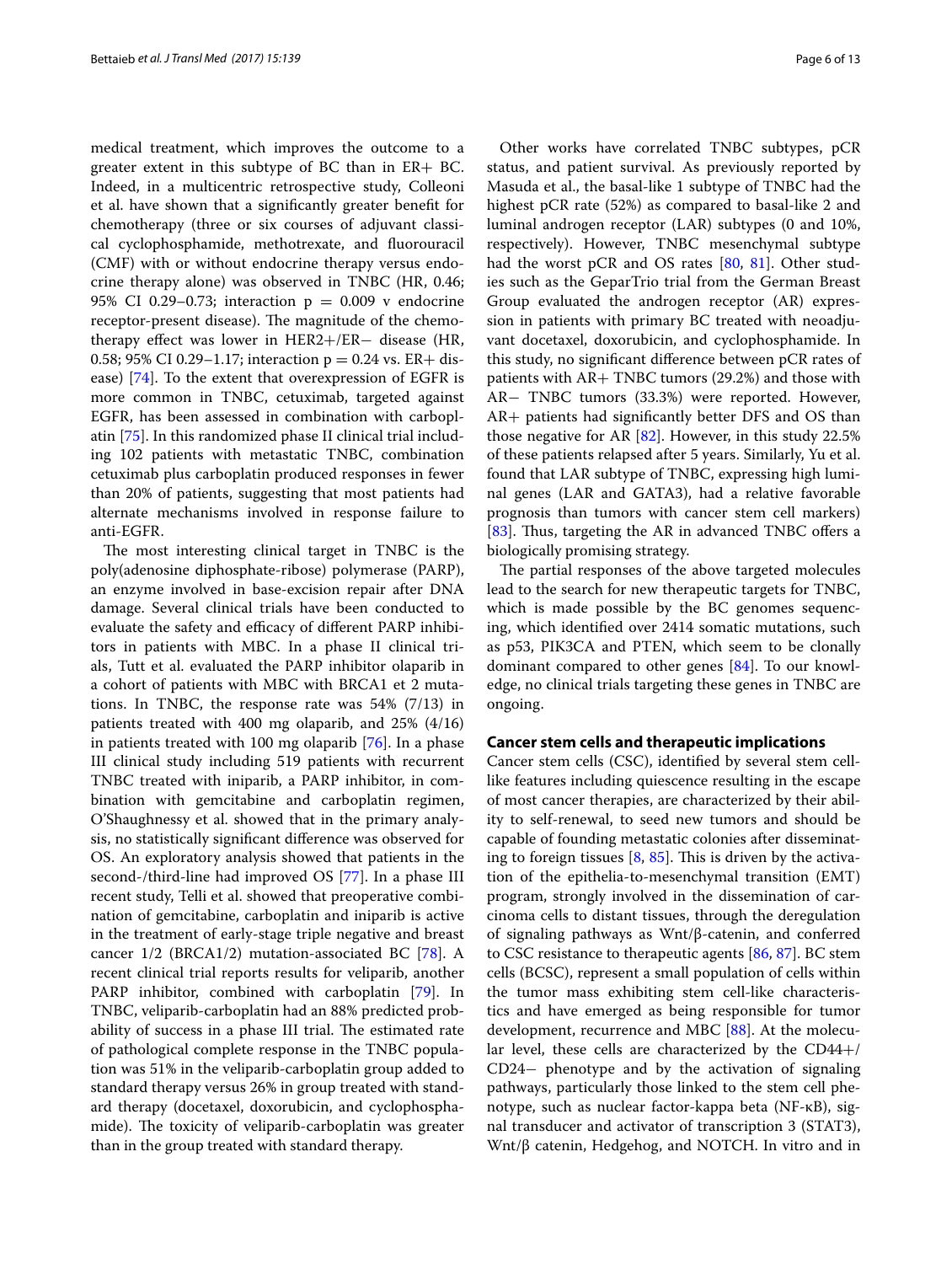patients, BCSC do not only exhibit intrinsic resistance to chemotherapy but they are also amplifed following treatments [[89,](#page-11-7) [90](#page-11-8)]. Clinical studies showed an increase of cells expressing CD44+/CD24− phenotype in primary tumors after chemotherapy [\[91](#page-11-9)]. Targeting the signaling pathways linked to stem cell phenotype should be of interest to antagonize BCSC. For instance, targeting glycogen synthase kinase 3 (GSK3)/β catenin signaling was sufficient to reduce the stemless features of BC cells [\[92](#page-11-10)]. Indeed, the LGK974, a porcupine inhibitor, which blocks Wnt palmitoylation [\[93](#page-11-11)], and PRI-724, CAMP responsive element binding protein(CREB)/catenin antagonist [\[94](#page-11-12)], have shown interesting results and are in phase I trial for breast cancer and other solid tumors. Some other inhibitors targeting NOTCH, NF-κB, STAT3 have shown their anti-tumor activity in vitro and in vivo models [[88\]](#page-11-6). Clinical trials with inhibitors are only in their early stages.

Although there is an undeniable beneft of the therapies listed above, its absolute efect remains modest and depends on the molecular subtype of BC. There is therefore a need to identify more biomarkers that would make possible to select patients who beneft from these treatments or novel therapeutic agents. This approach comes up against the complexity of the tumor and its intra- or inter-tumor heterogeneity. The immune system appears among the components involved in this heterogeneity.

#### **Immune system and immunotherapy in BC**

It is evidenced that host anti-tumor immunity can play a key role in the outcome of malignant cells including BC [[95\]](#page-11-13). For a long time, breast cancer has been considered less immunogenic cancer as compared to melanoma and non-small lung cancer [\[96](#page-11-14)]. However, the presence of tumor infltrating lymphocytes (TILs) in and around tumors and its correlation with improved pathological complete response and clinical survival have change our point of view [[97](#page-11-15)].

Numerous studies confrm the presence of TILs in most primary BC, and this could infuence prognosis and response to therapy. TILs rates seem to difer according to various subtypes [[98](#page-11-16), [99\]](#page-11-17). Indeed, TNBC and HER-positive breast cancer have generally higher TILs levels than ER+/HER− BC, suggesting that these subtypes are more immunogenic  $[100, 101]$  $[100, 101]$  $[100, 101]$  $[100, 101]$ . The presence of immune cells within tumors may increase the likelihood of response to chemotherapy or immune checkpoint therapy. This has been confirmed in numerous types of cancers including BC [\[102](#page-11-20)]. A growing body of data in early-stage BC indicates that TILs-rich tumors exhibiting lower recurrence rates, improved response to neoadjuvant chemotherapy, and support immunotherapy with conventional therapy in future BC research. A meta-analysis including data from 2987 patients with early stage of BC indicated that TILs-rich tumors were associated with 30, 22, and 34% reduction of the risk of recurrence, distant recurrence, and death, respectively [\[103](#page-11-21)]. Moreover, TILs-rich tumors predicted superior overall survival beneft irrespective of the disease phenotype, particularly in early TNBC [\[104\]](#page-11-22). In a prospective-retrospective phase III trial that enrolled 1010 early-stage BC patients, Loi et al. showed that in TNBC ( $n = 134$ ), increase in TILs was signifcantly associated with decreased distant recurrence. Moreover, the authors showed an association between higher levels of TILs and increased trastuzumab benefit in HER2+ disease  $[104]$ . These results are also confrmed by another study, this time based on the two phase III randomized adjuvant BC trials: ECOG 2197 and ECOG 1199, and two other adjuvant chemotherapy trials. Amongst 481 TNBC, 80% of tumors had at least 10% of stromal TILs (range 10–80%), but only 15% of cancers had at least 10% of intraepithelial TILs (range 10–50%), suggesting that stromal lymphocytic infltration constitutes a robust prognostic factor in TNBC. Furthermore, the presence of TILs was associated with a better prognosis, with a reduction in the risk of relapse at a distance or deaths of 14% ( $p = 0.02$ ) at each stage of 10% presence of TILs [\[105](#page-11-23)].

Dieci et al. also investigated whether lymphocyte infltrates can predict beneft from adjuvant anthracyclines. They demonstrated that, in multivariate analysis, continuous TILs (intra-tumoral and stromal) were strong prognostic factors for OS, which was limited to TNBC and HER+ patients. Ten-year OS rates were 89 and 68% for TNBC high TIL and low TIL, respectively, and 78 and 57% for HER2+ high-TILs versus low-TILs, respectively. Moreover, TILs variability was not predictive for the efficacy of anthracyclines  $[106]$ . Similarly, Pruneri et al. reported, in the IBCSG phase III randomized clinical trial 22-00, that low-dose of oral 'metronomic' cyclophosphamide-methotrexate maintenance chemotherapy confers a greater but not statistically signifcant clinical beneft in patients with lymphocyte-predominant BC [[107\]](#page-11-25). Another recent clinical trial showed that whether the high level of stromal TILs is benefcial to patients treated with standard chemotherapy (doxorubicin, cyclophosphamide followed by paclitaxel), the trastuzumab junction does not improve the anti-tumor response in HER2+ BC with high stromal TILs [\[108](#page-11-26)].

In neoadjuvant situations, the NeoALTTO trial (neoadjuvant Lapatinib and/or Trastuzumab treatment optimization) aimed at evaluating TILs in HER2+ BC (positive and negative RH). This study evaluated the addition of lapatinib to trastuzumab pre- and post-operative, combined with chemotherapy-based of paclitaxel and fuorouracil, epirubicin and cyclophosphamide [\[109](#page-11-27)]. Although, this study showed a beneft in terms of pCR,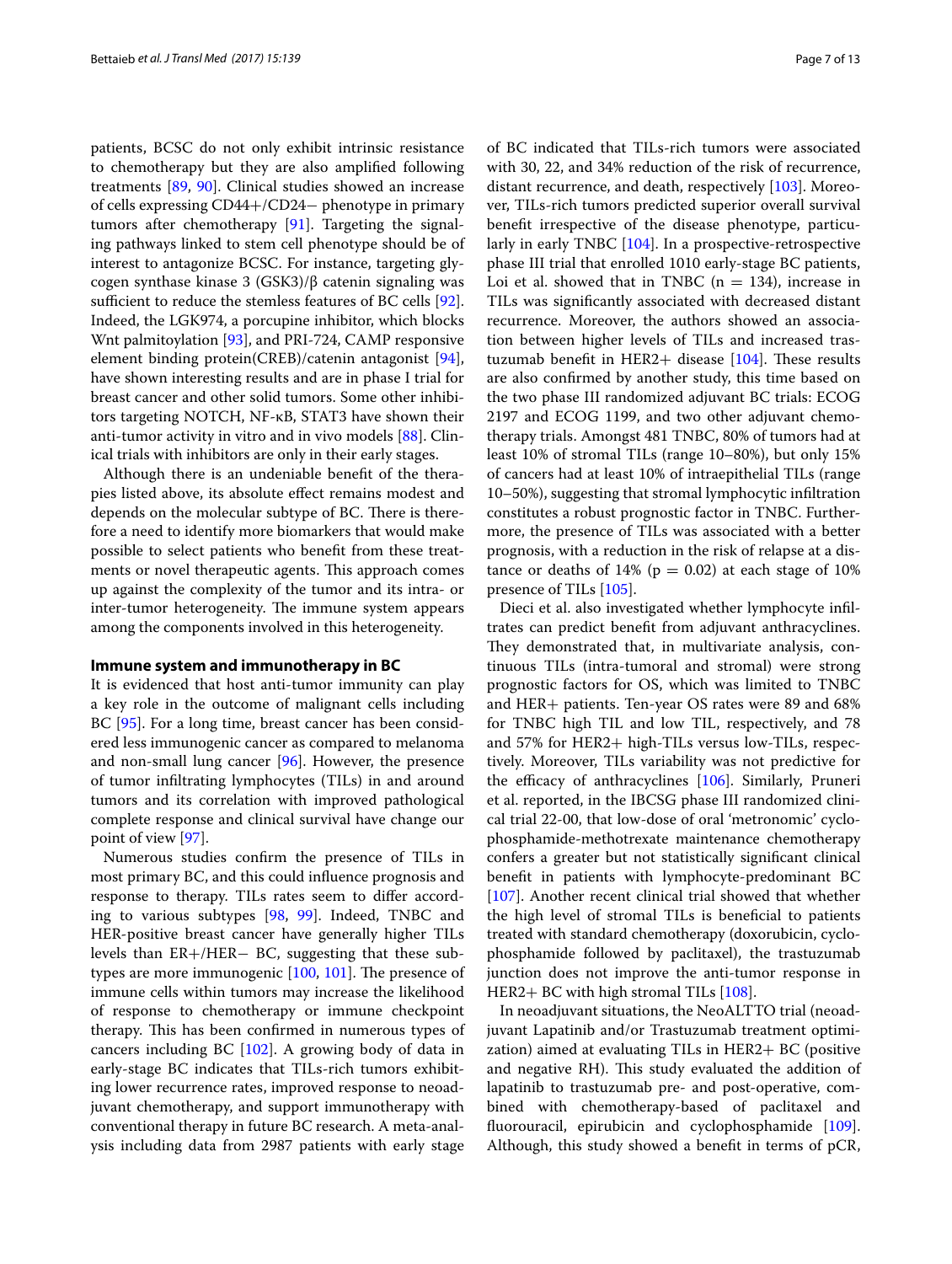it was negative for OS and survival without event. Within this cohort, an evaluation of TILs out of a total of 395 tumors showed that the presence of more than 5% TILs was associated with a higher pCR. Similarly, for each increase in 1% of the TILs rate, event risk decreased by 3% [[109\]](#page-11-27).

An interesting study also evaluated TILs and immunologically relevant genes in the neoadjuvant Gepar-Sixto trial in patients with HER2+ and TN  $[110]$  $[110]$ . In this study, the authors showed that TILs-rich tumors, defned by the presence of more than 60% of TILs at the level of stroma and tumor, accounted for 24.5% of the cohort and had a better response rate to neoadjuvant chemotherapy (carboplatin, anthracycline, and taxane combination), with pCR rates of 59.9% for these TILs-rich tumors versus 33.8% for tumors with less TILs. In the same way, the expression of immunity genes has been carried out. This analysis involved genes that have anti-tumor immunity (CXCL9, CCL5, CD8A, CD80, CXCL13, IGKC, and CD21) and genes having regulatory negative efects (IDO1, PD-1, PD-L1, CTLA-4, and FOXP3). Three groups of tumors could thus be identifed according to the expression of these genes (low, intermediate and high), with rates of lymphocytic infltration and pCR all the more large that these genes are overexpressed. The highest odds ratio was observed for PD-L1 and CCL5 [[111\]](#page-11-29).

Recently, Hendrickx and colleagues also analyzed the relationship between breast cancer genetic programs and antitumor immunity. They defined distinct immune phenotypes, e.g. the Th1 phenotype, marked by the highest immune gene expression, was associated with prolonged patients' survival. In this immune favorable phenotype, mutations of *TP53* were enriched. Conversely, MAP3K1 and MAP2K4 mutations were associated with an immune-unfavorable phenotype [\[112\]](#page-11-30).

Overall, most results are consistent with the notion of improved benefts to trastuzumab in those with higher TILs in patients with HER2+ and TNBC.

The evaluation of TILs within tumors could in future be integrated as a new parameter in therapeutic decisionmaking. However, it is necessary to standardize this evaluation by defning the tumor surface to be analyzed (in order to be representative), or to choose the threshold of the % TILs.

But in tumors where TILs are poorly present or absent, strategies should be devised to increase immune efectors within the tumor. Some are currently under study.

## **Immune checkpoint blockade**

Immune checkpoint blockade has shown its usefulness by the impressive survival benefts seen in phase III trials with anti-cytotoxic T-lymphocyte-associated protein 4

(CTLA4) and anti-programmed cell death protein-1 (PD-1) therapy in [[113](#page-11-31), [114](#page-11-32)], non-small cell lung cancer [[115](#page-11-33), [116](#page-11-34)], and renal cell carcinoma [\[117](#page-12-0)]. In contrast, there are less reported outcomes of checkpoint blockade efficacy in BC [[118\]](#page-12-1). Nevertheless, there are some arguments for adapting the immunotherapy checkpoint to BC, such as results that show that PD-1 expression in tumor stroma in BC has been shown to be associated with an aggressive phenotype in terms of prognosis and is more common in TNBC [[119\]](#page-12-2). Among the few clinical trials developed, we can cite a frst trial that used anti-CTLA4 immunotherapy in patients with advanced BC in combination with the aromatase inhibitor exemestane [\[120\]](#page-12-3). In this study, the best OS was stable disease for >12 weeks in 11 patients  $(42%)$ . There is an association in most patients between treatment efficacy and increase in peripheral CD4+ and CD8+ T cells expressing inducible T-cell costimulator (ICOS), and in the ratio of  $ICOS+T$  cells to forkhead box P3 (FoxP3)+ regulatory T cells. Two other Phase I clinical trials have shown promising results in patients with TNBC, the frst tested pembrolizumab (MK-3475), an anti-PD-1 antibody, in 27 afected patients of TN MBC expressing PD-L1, and heavily pretreated, the response rate was of 18%, including one complete response and four partial responses, three patients were treated for more than 12 months  $[121]$ . A second Phase I trial was presented to the American Association for Cancer Research's 2015 Annual Meeting, and tested an anti-PD-L1 antibody, MPDL3280A (atezolizumab). In 54 patients with metastatic TNBC, of which 69% were PD-L1 positive, tolerance was good, with 36 patients (66%), reporting side efects of all grades with fatigue, fever and nausea, and six (11%) of serious side efects (type of insufficiency adrenal, nausea, anemia and grade neutropenia 3–4). The objective response rate was 24%, two complete responses and three partial responses. Similarly as in the previous trial, prolonged responses were observed in six patients (29%) with survival without progression (PFS, progression free survival) to more than 24 weeks [\[122\]](#page-12-5).

### **Conclusions**

It is clear that the characterization of new mutation and driver genes have allowed the development of new targeted therapeutic strategies (targeting these genes) in combination with standard chemotherapies used in the treatment of breast cancer. Despite advances in innovative clinical trial designs, challenges persist, such as the intratumoral and intertumoral heterogeneity. To address such challenges, efforts are still need to find new targets therapeutic detected particularly at low frequency, and the development in parallel of biomarkers that will result in the improvement of patient outcomes in BC medicine.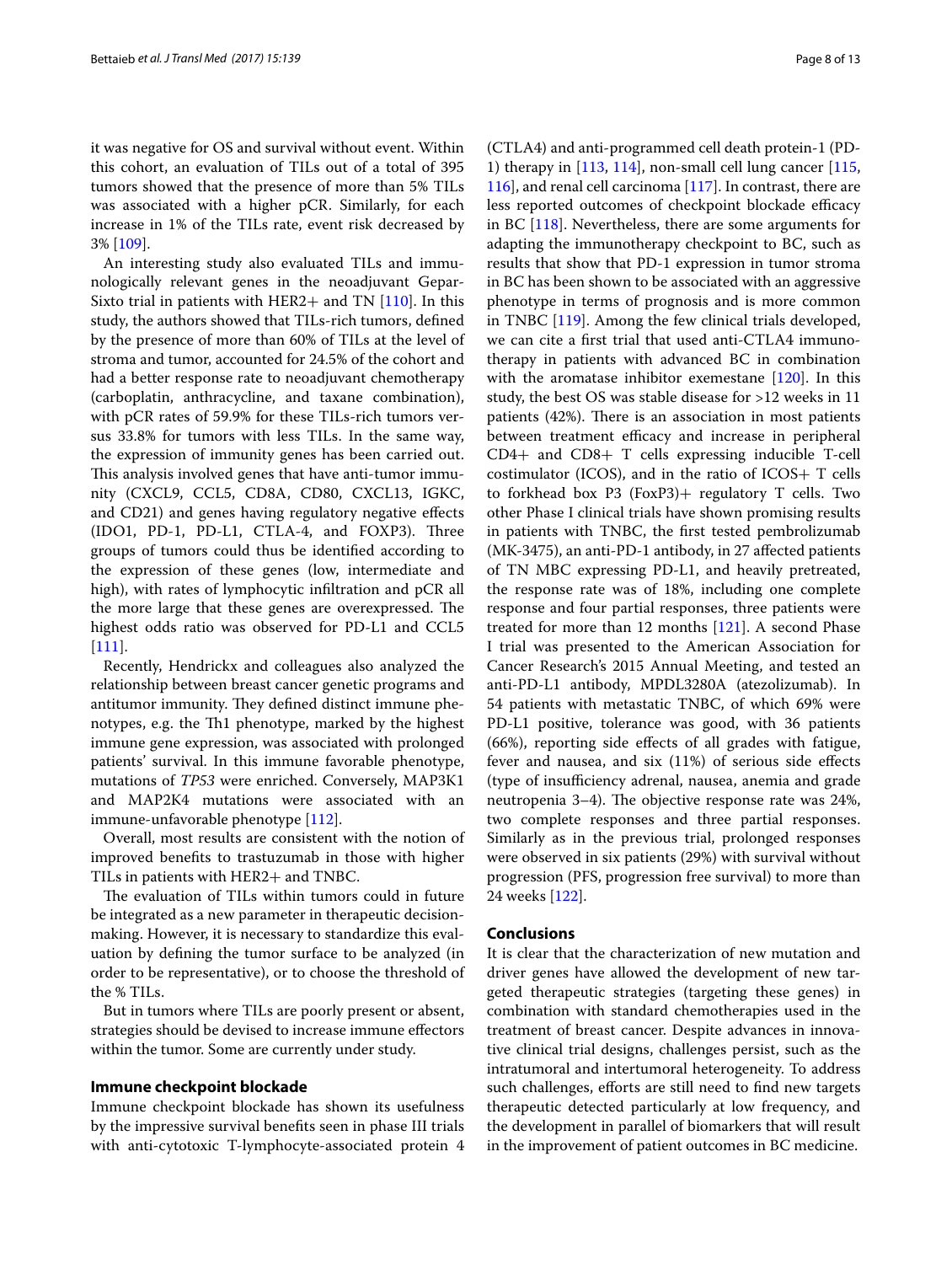#### **Abbreviations**

WHO: World Health Organization; ER: estrogen receptor; PgR: progesterone receptor; AR: androgen receptor; HER2: the oncogenic human epidermal growth factor receptor 2; PTEN: phosphatase and tensin homolog; PIK3CA: phosphoinositide-3-kinase catalytic alpha polypeptide; Ki67: Ki67 antigen; BC: breast cancer; BCS: breast-conserving surgery; BCT: breast-conserving therapy; pCR: pathologic complete response; MBC: metastatic breast cancer; AI: aromatase inhibitor; Pi3K: phosphatidylinositol-3-kinase; Akt: protein kinase B; mTOR: mammalian target of rapamycin; ESR1: estrogen receptor gene 1; mTORC2: mammalian target of rapamycin complex 2; DNA: deoxyribonucleic acid; CCND1: gene encodes the cyclin D1 protein; RB: retinoblastoma protein; CDKN2A: cyclin-dependent kinase inhibitor 2A; PFS: progression-free survival; CDK4/6: cyclin-dependent kinase 4/6; INPP4-B: inositol polyphosphate 3-kinase-phosphatase, type II; TNBC: triple-negative breast cancer; EGFR: epidermal growth factor receptor; IGF-1R: insulin-like growth factor 1; MET: met prot-oncogene; ERBB receptors: include EGFR family receptors; PARP: poly(adenosine diphosphate-ribose) polymerase; BCSC: breast cancer stem cells; EMT: epithelia-to-mesenchymal transition; NF-κB: nuclear factor κB; STAT3: signal transducer and activator of transcription 3; Wnt: wingless; TILs: tumor infltrating lymphocytes; OS: overall survival; DFS: disease-free survival; PD-1: programmed cell death protein-1; PD-L1: programmed-death ligand 1; CTLA4: cytotoxic T-lymphocyte-associated protein 4; ICOS: inducible T cell costimulator; GM-CSF: granulocyte macrophage colony stimulating factor; HLA: human leucocyte antigen.

#### **Authors' contributions**

All authors participated in the design of this review and drafted the manuscript. All authors read and approved the fnal manuscript.

#### **Author details**

Laboratoire d'Immunologie et Immunothérapie des Cancers, EPHE, PSL Research University, 75000 Paris, France. <sup>2</sup> LIIC, EA7269, Université de Bourgogne Franche Comté, 21000 Dijon, France.<sup>3</sup> Laboratory of Genetic Medicine and Immunology, Weill Cornell Medicine-Qatar, Education City, Qatar Foundation, Doha, Qatar. <sup>4</sup> Département d'Oncologie Médicale, Centre Georges-François-Leclerc, 21000 Dijon, France. 5 Plateforme de Transfert en Biologie Cancérologique, Centre Georges-François-Leclerc, 21000 Dijon, France. 6 UMR 1231 Inserm-Université de Bourgogne Franche Comté, UFR des Sciences de Santé, 21000 Dijon, France. <sup>8</sup> Immunology and Immunotherapy of Cancer Laboratory, EA7269, Université de Bourgogne, EPHE 7 Bd Jeanne d'Arc, 21079 Dijon, France.

#### **Acknowledgements**

This work was supported by Weill Cornell Medicine-Qatar, INSERM, by a grant from the Qatar National Research Fund (NPRP 9-459-3-090), and a grant from from La ligue Contre le Cancer (CCIRGE-BFC 001AO.2017). The contents are solely the responsibility of the authors and do not necessarily represent the official views of the Qatar National Research Fund.

#### **Competing interest**

The authors declare that they have no competing interests.

#### **Availability of data and materials**

All data generated or analysed during this study are included in this published article.

#### **Funding**

The authors were supported by the Qatar Fundation, Doha, Qatar; Université de Bourgogne Franche Comté, Dijon, France; La Région de Bourgogne Franche Comté, France; Centre Anti-Cancéreux CGFL, Dijon, France; UMR U1231 Inserm—Université de Bourgogne, Dijon France.

### **Publisher's Note**

Springer Nature remains neutral with regard to jurisdictional claims in published maps and institutional afliations.

Received: 27 March 2017 Accepted: 9 June 2017 Published online: 17 June 2017

#### <span id="page-8-0"></span>**References**

- 1. Yang XR, Chang-Claude J, Goode EL, Couch FJ, Nevanlinna H, et al. Associations of breast cancer risk factors with tumor subtypes: a pooled analysis from the Breast Cancer Association Consortium studies. J Natl Cancer Inst. 2011;103(3):250–63.
- <span id="page-8-1"></span>2. Collaborative Group on Hormonal Factors in Breast Cancer. Familial breast cancer: collaborative reanalysis of individual data from 52 epidemiological studies including 58,209 women with breast cancer and 101,986 women without the disease. Lancet. 2001;358(9291):1389–99.
- <span id="page-8-2"></span>3. Peto J, Mack TM. High constant incidence in twins and other relatives of women with breast cancer. Nat Genet. 2000;26(4):411–4.
- <span id="page-8-3"></span>4. Workman P, de Bono J. Targeted therapeutics for cancer treatment: major progress towards personalised molecular medicine. Curr Opin Pharmacol. 2008;8(4):359–62.
- <span id="page-8-4"></span>5. Allison KH, Sledge GW. Heterogeneity and cancer. Oncology (Williston Park). 2014;28(9):772–8.
- <span id="page-8-5"></span>6. Marusyk A, Polyak K. Tumor heterogeneity: causes and consequences. Biochim Biophys Acta. 2010;1805(1):105–17.
- <span id="page-8-6"></span>7. Zardavas D, Baselga J, Piccart M. Emerging targeted agents in metastatic breast cancer. Nat Rev Clin Oncol. 2013;10(4):191–210.
- <span id="page-8-7"></span>Koren S, Bentires-Alj M. Breast tumor heterogeneity: source of fitness, Hurdle for therapy. Mol Cell. 2015;60(4):537–46.
- <span id="page-8-8"></span>9. Rakha EA, El-Sayed ME, Lee AH, Elston CW, Grainge MJ, Hodi Z, Blamey RW, Ellis IO. Prognostic signifcance of Nottingham histologic grade in invasive breast carcinoma. J Clin Oncol. 2008;26(19):3153–8.
- <span id="page-8-9"></span>10. Tan PH, Schnitt SJ, van de Vijver MJ, Ellis IO, Lakhani SR. Papillary and neuroendocrine breast lesions: the WHO stance. Histopathology. 2015;66(6):761–70.
- <span id="page-8-10"></span>11. Shah SP, Morin RD, Khattra J, Prentice L, et al. Mutational evolution in a lobular breast tumour profled at single nucleotide resolution. Nature. 2009;461(7265):809–13.
- <span id="page-8-11"></span>12. Amir E, Miller N, Geddie W, Freedman O, Kassam F, Simmons C, Oldfeld M, Dranitsaris G, Tomlinson G, Laupacis A, Tannock IF, Clemons M. Prospective study evaluating the impact of tissue confrmation of metastatic disease in patients with breast cancer. J Clin Oncol. 2012;30(6):587–92.
- <span id="page-8-12"></span>13. Gonzalez-Angulo AM, Ferrer-Lozano J, Stemke-Hale K, Sahin A, Liu S, Barrera JA, Burgues O, Lluch AM, Chen H, Hortobagyi GN, Mills GB, Meric-Bernstam F. PI3K pathway mutations and PTEN levels in primary and metastatic breast cancer. Mol Cancer Ther. 2011;10(6):1093–101.
- <span id="page-8-13"></span>14. Sonnenblick A, Fumagalli D, Sotiriou C, Piccart M. Is the diferentiation into molecular subtypes of breast cancer important for staging, local and systemic therapy, and follow up? Cancer Treat Rev. 2014;40(9):1089–95.
- <span id="page-8-14"></span>15. Inic Z, Zegarac M, Inic M, Markovic I, Kozomara Z, Djurisic I, Inic I, Pupic G, Jancic S. Diference between luminal A and luminal B subtypes according to Ki-67, tumor size, and progesterone receptor negativity providing prognostic information. Clin Med Insights Oncol. 2014;8:107–11.
- <span id="page-8-15"></span>16. Toft DJ, Cryns VL. Minireview: basal-like breast cancer: from molecular profles to targeted therapies. Mol Endocrinol. 2011;25(2):199–211.
- <span id="page-8-16"></span>17. Logan GJ, Dabbs DJ, Lucas PC, Jankowitz RC, Brown DD, Clark BZ, Oesterreich S, McAulife PF. Molecular drivers of lobular carcinoma in situ. Breast Cancer Res. 2015;17:76–85.
- <span id="page-8-17"></span>18. Prat A, Parker JS, Karginova O, Fan C, Livasy C, Herschkowitz JI, He X, Perou CM. Phenotypic and molecular characterization of the claudin-low intrinsic subtype of breast cancer. Breast Cancer Res. 2010;12(5):R68.
- <span id="page-8-18"></span>19. Mazouni C, Rimareix F, Mathieu MC, Uzan C, Bourgier C, André F, Delaloge S, Garbay JR. Outcome in breast molecular subtypes according to nodal status and surgical procedures. Am J Surg. 2013;205(6):662–7.
- <span id="page-8-19"></span>20. Nguyen PL, Taghian AG, Katz MS, Niemierko A, Abi Raad RF, Boon WL, Bellon JR, Wong JS, Smith BL, Harris JR. Breast cancer subtype approximated by estrogen receptor, progesterone receptor, and HER-2 is associated with local and distant recurrence after breast-conserving therapy. J Clin Oncol. 2008;26(14):2373–8.
- <span id="page-8-20"></span>21. Caudle AS, Yu TK, Tucker SL, Bedrosian I, Litton JK, Gonzalez-Angulo AM, Hofman K, Meric-Bernstam F, Hunt KK, Buchholz TA, Mittendorf EA. Local-regional control according to surrogate markers of breast cancer subtypes and response to neoadjuvant chemotherapy in breast cancer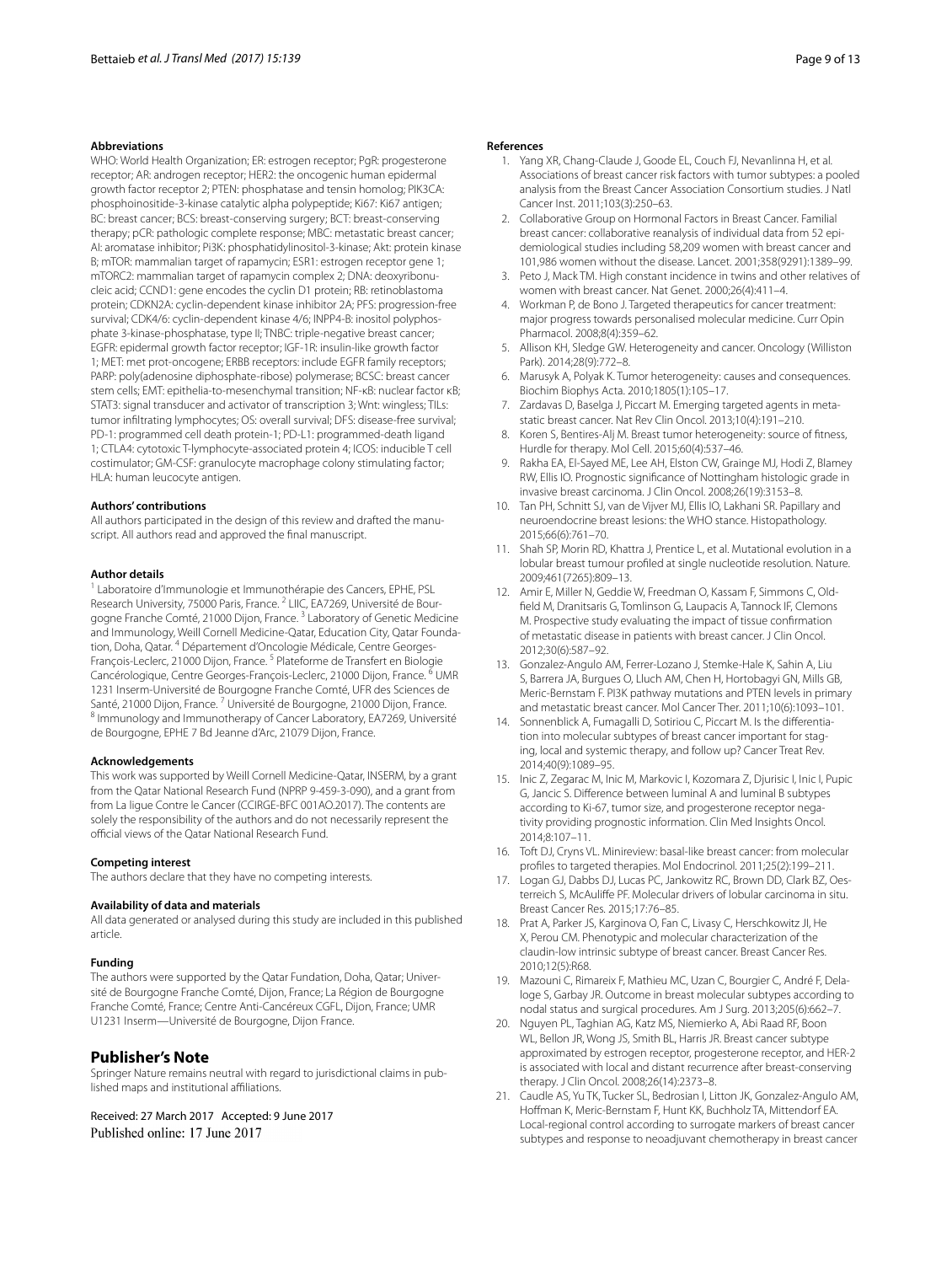patients undergoing breast conserving therapy. Breast Cancer Res. 2012;14(3):R83.

- <span id="page-9-0"></span>22. Esserman LJ, Berry DA, Cheang MC, Yau C, Perou CM, et al. Chemotherapy response and recurrence-free survival in neoadjuvant breast cancer depends on biomarker profles: results from the I-SPY 1 TRIAL (CALGB 150007/150012; ACRIN 6657). Breast Cancer Res Treat. 2012;132(3):1049–62.
- <span id="page-9-1"></span>23. Guarneri V, Broglio K, Kau SW, Cristofanilli M, Buzdar AU, Valero V, Buchholz T, Meric F, Middleton L, Hortobagyi GN, Gonzalez-Angulo AM. Prognostic value of pathologic complete response after primary chemotherapy in relation to hormone receptor status and other factors. J Clin Oncol. 2006;24(7):1037–44.
- <span id="page-9-2"></span>24. Coates AS, Winer EP, Goldhirsch A, Gelber RD, Gnant M, Piccart-Gebhart M, Thürlimann B, Senn HJ, Panel Members. Tailoring therapies–improving the management of early breast cancer: St Gallen international expert consensus on the primary therapy of early breast cancer 2015. Ann Oncol. 2015;8:1533–46.
- <span id="page-9-3"></span>25. Pritchard KI, Burris HA 3rd, Ito Y, Rugo HS, Dakhil S, et al. Safety and efficacy of everolimus with exemestane vs. exemestane alone in elderly patients with HER2-negative, hormone receptor-positive breast cancer in BOLERO-2. Clin Breast Cancer. 2013;13(6):421–32.
- <span id="page-9-4"></span>26. Smith IE. Letrozole versus tamoxifen in the treatment of advanced breast cancer and as neoadjuvant therapy. J Steroid Biochem Mol Biol. 2003;86(3–5):289–93.
- <span id="page-9-5"></span>27. Early Breast Cancer Trialists' Collaborative Group (EBCTCG). Effects of chemotherapy and hormonal therapy for early breast cancer on recurrence and 15-year survival: an overview of the randomised trials. Lancet. 2005;365(9472):1687–717.
- 28. Strasser-Weippl K, Goss PE. Advances in adjuvant hormonal therapy for postmenopausal women. J Clin Oncol. 2005;23(8):1751–9.
- <span id="page-9-6"></span>29. Peng J, Sengupta S, Jordan VC. Potential of selective estrogen receptor modulators as treatments and preventives of breast cancer. Anticancer Agents Med Chem. 2009;9(5):481–99.
- <span id="page-9-7"></span>30. Jeselsohn R, Yelensky R, Buchwalter G, Frampton G, Meric-Bernstam F, et al. Emergence of constitutively active estrogen receptor-α mutations in pretreated advanced estrogen receptor-positive breast cancer. Clin Cancer Res. 2014;20(7):1757–67.
- 31. Toy W, Shen Y, Won H, Green B, Sakr RA, et al. ESR1 ligand-binding domain mutations in hormone-resistant breast cancer. Nat Genet. 2013;45(12):1439–45.
- 32. Robinson DR, Wu YM, Vats P, Su F, Lonigro RJ, et al. Activating ESR1 mutations in hormone-resistant metastatic breast cancer. Nat Genet. 2013;45(12):1446–51.
- <span id="page-9-8"></span>33. Reinert T, Saad ED, Barrios CH, Bines J. Clinical implications of ESR1 mutations in hormone receptor-positive advanced breast cancer. Front Oncol. 2017;7:26.
- <span id="page-9-9"></span>Yardley DA, Noguchi S, Pritchard KI, Burris HA 3rd, Baselga J, Gnant M, Hortobagyi GN, Campone M, Pistilli B, Piccart M, Melichar B, Petrakova K, Arena FP, Erdkamp F, Harb WA, Feng W, Cahana A, Taran T, Lebwohl D, Rugo HS. Everolimus plus exemestane in postmenopausal patients with HR(+) breast cancer: BOLERO-2 fnal progression-free survival analysis. Adv Ther. 2013;30(10):870–84.
- <span id="page-9-10"></span>35. Johnston SR. Enhancing endocrine therapy for hormone receptorpositive advanced breast cancer: cotargeting signaling pathways. J Natl Cancer Inst. 2015;107(10):212.
- <span id="page-9-11"></span>36. No authors listed. PI3K inhibitor improves PFS in BELLE-2 trial. Cancer Discov. 2016;6(2):115–6.
- <span id="page-9-12"></span>37. Chandarlapaty S, Chen D, He W, Sung P, Samoila A, You D, Bhatt T, Patel P, Voi M, Gnant M, Hortobagyi G, Baselga J, Moynahan ME. Prevalence of ESR1 mutations in cell-free dna and outcomes in metastatic breast cancer: a secondary analysis of the BOLERO-2 clinical trial. JAMA Oncol. 2016;2(10):1310–5.
- <span id="page-9-13"></span>38. Schiavon G, Hrebien S, Garcia-Murillas I, Cutts RJ, Pearson A, Tarazona N, Fenwick K, Kozarewa I, Lopez-Knowles E, Ribas R, Nerurkar A, Osin P, Chandarlapaty S, Martin LA, Dowsett M, Smith IE, Turner NC. Analysis of ESR1 mutation in circulating tumor DNA demonstrates evolution during therapy for metastatic breast cancer. Sci Transl Med. 2015;7(313):313ra182.
- <span id="page-9-14"></span>39. Wang P, Bahreini A, Gyanchandani R, Lucas PC, Hartmaier RJ, et al. Sensitive detection of mono- and polyclonal ESR1 mutations in primary

tumors, metastatic lesions, and cell-free DNA of breast cancer patients. Clin Cancer Res. 2016;22(5):1130–7.

- <span id="page-9-15"></span>40. Finn RS, Crown JP, Lang I, Boer K, Bondarenko IM, Kulyk SO, Ettl J, Patel R, Pinter T, Schmidt M, Shparyk Y, Thummala AR, Voytko NL, Fowst C, Huang X, Kim ST, Randolph S, Slamon DJ. The cyclin-dependent kinase 4/6 inhibitor palbociclib in combination with letrozole versus letrozole alone as frst-line treatment of oestrogen receptor-positive, HER2-negative, advanced breast cancer (PALOMA-1/TRIO-18): a randomised phase 2 study. Lancet Oncol. 2015;16(1):25–35.
- <span id="page-9-16"></span>41. Finn RS, Martin M, Rugo HS, Jones S, Im SA, Gelmon K, Harbeck N, Lipatov ON, Walshe JM, Moulder S, Gauthier E, Lu DR, Randolph S, Diéras V, Slamon DJ. Palbociclib and letrozole in advanced breast cancer. N Engl J Med. 2016;375(20):1925–36.
- <span id="page-9-17"></span>42. Turner NC, Ro J, André F, Loi S, Verma S, Iwata H, Harbeck N, Loibl S, Huang Bartlett C, Zhang K, Giorgetti C, Randolph S, Koehler M, Cristofanilli M, PALOMA3 Study Group. Palbociclib in hormone-receptorpositive advanced breast cancer. N Engl J Med. 2015;373(3):209–19.
- <span id="page-9-18"></span>43. Fribbens C, O'Leary B, Kilburn L, Hrebien S, Garcia-Murillas I, Beaney M, Cristofanilli M, Andre F, Loi S, Loibl S, Jiang J, Bartlett CH, Koehler M, Dowsett M, Bliss JM, Johnston SR, Turner NC. Plasma ESR1 mutations and the treatment of estrogen receptor-positive advanced breast cancer. J Clin Oncol. 2016;34(25):2961–8.
- <span id="page-9-19"></span>44. Hortobagyi GN, Stemmer SM, Burris HA, Yap YS, Sonke GS, et al. Ribociclib as frst-line therapy for HR-positive, advanced breast cancer. N Engl J Med. 2016;375(18):1738–48.
- <span id="page-9-20"></span>45. Slamon DJ, Clark GM, Wong SG, Levin WJ, Ullrich A, McGuire WL. Human breast cancer: correlation of relapse and survival with amplifcation of the HER-2/neu oncogene. Science. 1987;235(4785):177–82.
- <span id="page-9-21"></span>46. Jordan NV, Bardia A, Wittner BS, Benes C, Ligorio M, Zheng Y, Yu M, Sundaresan TK, Licausi JA, Desai R, O'Keefe RM, Ebright RY, Boukhali M, Sil S, Onozato ML, Iafrate AJ, Kapur R, Sgroi D, Ting DT, Toner M, Ramaswamy S, Haas W, Maheswaran S, Haber DA. HER2 expression identifes dynamic functional states within circulating breast cancer cells. Nature. 2016;537(7618):102–6.
- <span id="page-9-22"></span>47. Hayes DF, Smerage J. Is there a role for circulating tumor cells in the management of breast cancer? Clin Cancer Res. 2008;14(12):3646–50.
- <span id="page-9-23"></span>48. Stathopoulou A, Vlachonikolis I, Mavroudis D, Perraki M, Kouroussis Ch, Apostolaki S, Malamos N, Kakolyris S, Kotsakis A, Xenidis N, Reppa D, Georgoulias V. Molecular detection of cytokeratin-19-positive cells in the peripheral blood of patients with operable breast cancer: evaluation of their prognostic signifcance. J Clin Oncol. 2002;20(16):3404–12.
- <span id="page-9-24"></span>49. Cristofanilli M, Budd GT, Ellis MJ, Stopeck A, Matera J, Miller MC, Reuben JM, Doyle GV, Allard WJ, Terstappen LW, Hayes DF. Circulating tumor cells, disease progression, and survival in metastatic breast cancer. N Engl J Med. 2004;351(8):781–91.
- <span id="page-9-25"></span>50. Hayes DF, Cristofanilli M, Budd GT, Ellis MJ, Stopeck A, Miller MC, Matera J, Allard WJ, Doyle GV, Terstappen LW. Circulating tumor cells at each follow-up time point during therapy of metastatic breast cancer patients predict progression-free and overall survival. Clin Cancer Res. 2006;12(14 Pt 1):4218–24.
- <span id="page-9-26"></span>51. Wülfng P, Borchard J, Buerger H, Heidl S, Zänker KS, Kiesel L, Brandt B. HER2-positive circulating tumor cells indicate poor clinical outcome in stage I to III breast cancer patients. Clin Cancer Res. 2006;12(6):1715–20.
- <span id="page-9-27"></span>52. Cameron D, Casey M, Press M, Lindquist D, Pienkowski T, Romieu CG, Chan S, Jagiello-Gruszfeld A, Kaufman B, Crown J, Chan A, Campone M, Viens P, Davidson N, Gorbounova V, Raats JI, Skarlos D, Newstat B, Roychowdhury D, Paoletti P, Oliva C, Rubin S, Stein S, Geyer CE. A phase III randomized comparison of lapatinib plus capecitabine versus capecitabine alone in women with advanced breast cancer that has progressed on trastuzumab: updated efficacy and biomarker analyses. Breast Cancer Res Treat. 2008;112(3):533–43.
- <span id="page-9-28"></span>53. Giordano SH, Temin S, Kirshner JJ, Chandarlapaty S, Crews JR, Davidson NE, Esteva FJ, Gonzalez-Angulo AM, Krop I, Levinson J, Lin NU, Modi S, Patt DA, Perez EA, Perlmutter J, Ramakrishna N, Winer EP. American Society of Clinical Oncology systemic therapy for patients with advanced human epidermal growth factor receptor 2-positive breast cancer: American Society of Clinical Oncology clinical practice guideline. J Clin Oncol. 2014;32(19):2078–99.
- <span id="page-9-29"></span>54. Nahta R, Yuan LX, Zhang B, Kobayashi R, Esteva FJ. Insulin-like growth factor-I receptor/human epidermal growth factor receptor 2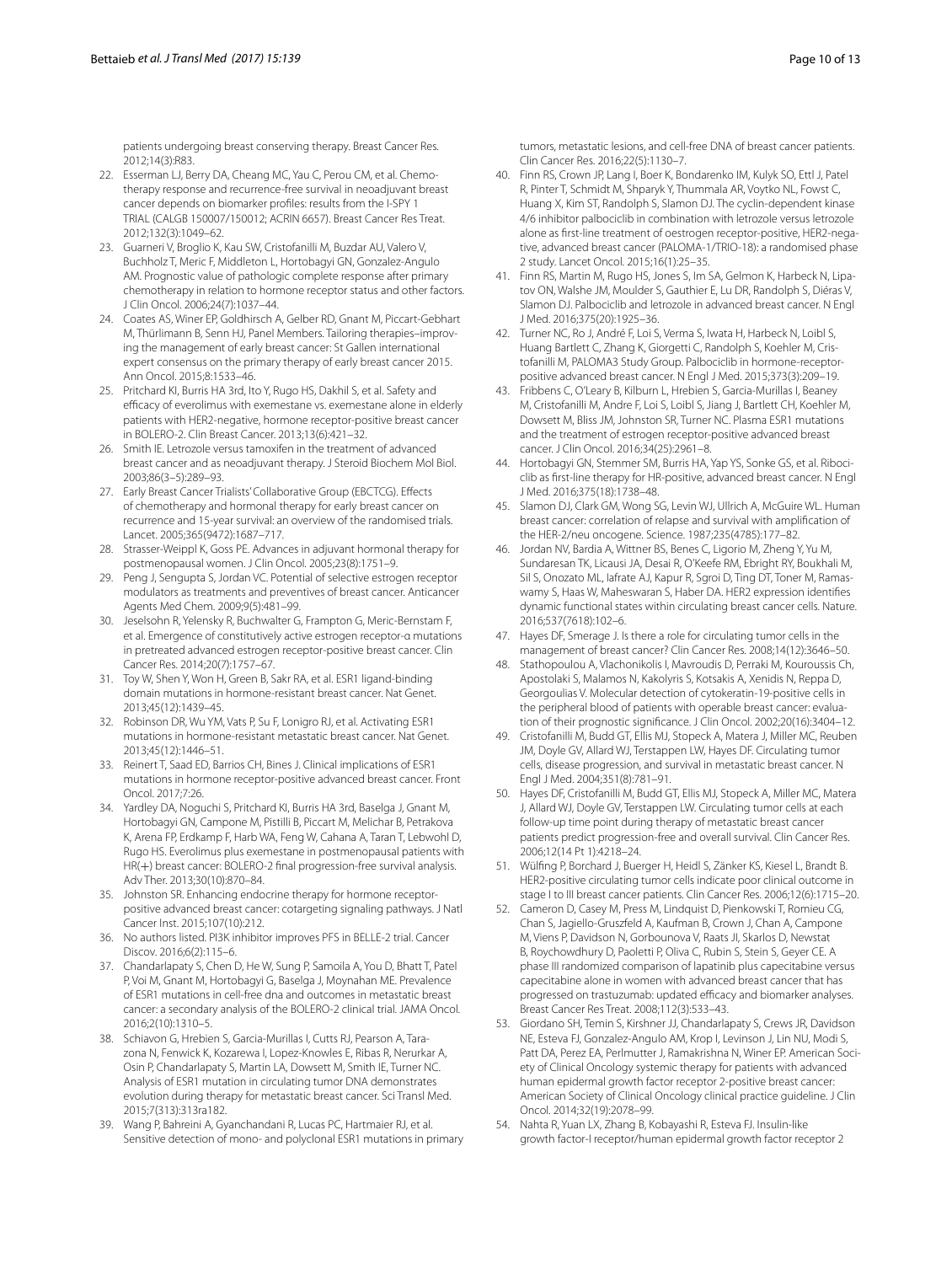hetero-dimerization contributes to trastuzumab resistance of breast cancer cells. Cancer Res. 2005;65(23):11118–28.

- <span id="page-10-0"></span>55. Maroun CR, Rowlands T. The Met receptor tyrosine kinase: a key player in oncogenesis and drug resistance. Pharmacol Ther. 2014;142(3):316–38.
- <span id="page-10-1"></span>56. de Melo Gagliato D, Jardim DL, Marchesi MS, Hortobagyi GN. Mechanisms of resistance and sensitivity to anti-HER2 therapies in HER2+ breast cancer. Oncotarget. 2016;7(39):64431–46.
- <span id="page-10-2"></span>57. Dey N, Williams C, Leyland-Jones B, De P. A critical role for HER3 in HER2 amplifed and non-amplifed breast cancers: function of a kinase-dead RTK. Am J Transl Res. 2015;7(4):733–50.
- <span id="page-10-3"></span>58. Baselga J, Cortés J, Kim SB, Im SA, Hegg R, Im YH, Roman L, Pedrini JL, Pienkowski T, Knott A, Clark E, Benyunes MC, Ross G, Swain SM, CLEOPATRA Study Group. Pertuzumab plus trastuzumab plus docetaxel for metastatic breast cancer. N Engl J Med. 2012;366(2):109–19.
- <span id="page-10-4"></span>59. Bose R, Kavuri SM, Searleman AC, Shen W, Shen D, Koboldt DC, Monsey J, Goel N, Aronson AB, Li S, Ma CX, Ding L, Mardis ER, Ellis MJ. Activating HER2 mutations in HER2 gene amplifcation negative breast cancer. Cancer Discov. 2013;3(2):224–37.
- <span id="page-10-5"></span>60. Hirotsu Y, Nakagomi H, Amemiya K, Oyama T, Inoue M, Mochizuki H, Omata M. Intrinsic HER2 V777L mutation mediates resistance to trastuzumab in a breast cancer patient. Med Oncol. 2017;34(1):3.
- <span id="page-10-6"></span>61. Hanker AB, Red Brewer M, Sheehan JH, Koch JP, Sliwoski GR, Nagy R, Lanman R, Berger MF, Hyman DM, Solit DB, He J, Miller V, Cutler RE, Lalani AS, Cross D, Lovly CM, Meiler J, Arteaga CL. An acquired HER2 T798I gatekeeper mutation induces resistance to neratinib in a patient with HER2 mutant-driven breast cancer. Cancer Discov. 2017;7(6):575–85.
- <span id="page-10-7"></span>62. Giuliano M, Hu H, Wang YC, Fu X, Nardone A, Herrera S, Mao S, Contreras A, Gutierrez C, Wang T, Hilsenbeck SG, De Angelis C, Wang NJ, Heiser LM, Gray JW, Lopez-Tarruella S, Pavlick AC, Trivedi MV, Chamness GC, Chang JC, Osborne CK, Rimawi MF, Schiff R. Upregulation of ER signaling as an adaptive mechanism of cell survival in HER2-positive breast tumors treated with anti-HER2 therapy. Clin Cancer Res. 2015;21(17):3995–4003.
- <span id="page-10-8"></span>63. Berns K, Horlings HM, Hennessy BT, Madiredjo M, Hijmans EM, Beelen K, Linn SC, Gonzalez-Angulo AM, Stemke-Hale K, Hauptmann M, Beijersbergen RL, Mills GB, van de Vijver MJ, Bernards R. A functional genetic approach identifes the PI3K pathway as a major determinant of trastuzumab resistance in breast cancer. Cancer Cell. 2007;12(4):395–402.
- <span id="page-10-9"></span>Verma S, Miles D, Gianni L, Krop IE, Welslau M, Baselga J, Pegram M, Oh DY, Diéras V, Guardino E, Fang L, Lu MW, Olsen S, Blackwell K, EMILIA Study Group. Trastuzumab emtansine for HER2-positive advanced breast cancer. N Engl J Med. 2012;367(19):1783–91.
- <span id="page-10-10"></span>65. Chan A, Delaloge S, Holmes FA, Moy B, Iwata H, Harvey VJ, Robert NJ, Silovski T, Gokmen E, von Minckwitz G, Ejlertsen B, Chia SK, Mansi J, Barrios CH, Gnant M, Buyse M, Gore I, Smith J, Harker G, Masuda N, Petrakova K, Zotano AG, Iannotti N, Rodriguez G, Tassone P, Wong A, Bryce R, Ye Y, Yao B, Martin M, ExteNET Study Group. Neratinib after trastuzumab-based adjuvant therapy in patients with HER2-positive breast cancer (ExteNET): a multicentre, randomised, double-blind, placebo-controlled, phase 3 trial. Lancet Oncol. 2016;17(3):367–77.
- <span id="page-10-11"></span>66. Harbeck N, Huang CS, Hurvitz S, Yeh DC, Shao Z, Im SA, Jung KH, Shen K, Ro J, Jassem J, Zhang Q, Im YH, Wojtukiewicz M, Sun Q, Chen SC, Goeldner RG, Uttenreuther-Fischer M, Xu B, Piccart-Gebhart M, LUX-Breast 1 study group. Afatinib plus vinorelbine versus trastuzumab plus vinorelbine in patients with HER2-overexpressing metastatic breast cancer who had progressed on one previous trastuzumab treatment (LUX-Breast 1): an open-label, randomised, phase 3 trial. Lancet Oncol. 2016;17(3):357–66.
- <span id="page-10-12"></span>67. Konecny GE, Meng YG, Untch M, Wang HJ, Bauerfeind I, Epstein M, Stieber P, Vernes JM, Gutierrez J, Hong K, Beryt M, Hepp H, Slamon DJ, Pegram MD. Association between HER-2/neu and vascular endothelial growth factor expression predicts clinical outcome in primary breast cancer patients. Clin Cancer Res. 2004;10(5):1706–16.
- <span id="page-10-13"></span>68. Pierga JY, Petit T, Delozier T, Ferrero JM, Campone M, Gligorov J, Lerebours F, Roché H, Bachelot T, Charafe-Jaufret E, Pavlyuk M, Kraemer S, Bidard FC, Viens P. Neoadjuvant bevacizumab, trastuzumab, and chemotherapy for primary infammatory HER2-positive breast cancer (BEVERLY-2): an open-label, single-arm phase 2 study. Lancet Oncol. 2012;13(4):375–84.
- <span id="page-10-14"></span>69. Mittendorf EA, Clifton GT, Holmes JP, Schneble E, van Echo D, Ponniah S, Peoples GE. Final report of the phase I/II clinical trial of the E75 (nelipepimut-S) vaccine with booster inoculations to prevent disease recurrence in high-risk breast cancer patients. Ann Oncol. 2014;25(9):1735–42.
- <span id="page-10-15"></span>70. Mittendorf EA, Ardavanis A, Symanowski J, Murray JL, Shumway NM, Litton JK, Hale DF, Perez SA, Anastasopoulou EA, Pistamaltzian NF, Ponniah S, Baxevanis CN, von Hofe E, Papamichail M, Peoples GE. Primary analysis of a prospective, randomized, single-blinded phase II trial evaluating the HER2 peptide AE37 vaccine in breast cancer patients to prevent recurrence. Ann Oncol. 2016;27(7):1241–8.
- <span id="page-10-16"></span>71. Bauer KR, Brown M, Cress RD, Parise CA, Caggiano V. Descriptive analysis of estrogen receptor (ER)-negative, progesterone receptor (PR)-negative, and HER2-negative invasive breast cancer, the so-called triplenegative phenotype: a population-based study from the California cancer Registry. Cancer. 2007;109(9):1721–8.
- <span id="page-10-17"></span>72. Le Du F, Eckhardt BL, Lim B, Litton JK, Moulder S, Meric-Bernstam F, Gonzalez-Angulo AM, Ueno NT. Is the future of personalized therapy in triple-negative breast cancer based on molecular subtype? Oncotarget. 2015;6(15):12890–908.
- <span id="page-10-18"></span>73. Lehmann BD, Bauer JA, Chen X, Sanders ME, Chakravarthy AB, Shyr Y, Pietenpol JA. Identifcation of human triple-negative breast cancer subtypes and preclinical models for selection of targeted therapies. J Clin Invest. 2011;121(7):2750–67.
- <span id="page-10-19"></span>74. Colleoni M, Cole BF, Viale G, Regan MM, Price KN, Maiorano E, Mastropasqua MG, Crivellari D, Gelber RD, Goldhirsch A, Coates AS, Gusterson BA. Classical cyclophosphamide, methotrexate, and fluorouracil chemotherapy is more effective in triple-negative, nodenegative breast cancer: results from two randomized trials of adjuvant chemoendocrine therapy for node-negative breast cancer. J Clin Oncol. 2010;28(18):2966–73.
- <span id="page-10-20"></span>75. Carey LA, Rugo HS, Marcom PK, Mayer EL, Esteva FJ, Ma CX, Liu MC, Storniolo AM, Rimawi MF, Forero-Torres A, Wolff AC, Hobday TJ, Ivanova A, Chiu WK, Ferraro M, Burrows E, Bernard PS, Hoadley KA, Perou CM, Winer EP. TBCRC 001: randomized phase II study of cetuximab in combination with carboplatin in stage IV triple-negative breast cancer. J Clin Oncol. 2012;30(21):2615–23.
- <span id="page-10-21"></span>76. Tutt A, Robson M, Garber JE, Domchek SM, Audeh MW, Weitzel JN, Friedlander M, Arun B, Loman N, Schmutzler RK, Wardley A, Mitchell G, Earl H, Wickens M, Carmichael J. Oral poly(ADP-ribose) polymerase inhibitor olaparib in patients with BRCA1 or BRCA2 mutations and advanced breast cancer: a proof-of-concept trial. Lancet. 2010;376(9737):235–44.
- <span id="page-10-22"></span>77. O'Shaughnessy J, Schwartzberg L, Danso MA, Miller KD, Rugo HS, Neubauer M, Robert N, Hellerstedt B, Saleh M, Richards P, Specht JM, Yardley DA, Carlson RW, Finn RS, Charpentier E, Garcia-Ribas I, Winer EP. Phase III study of iniparib plus gemcitabine and carboplatin versus gemcitabine and carboplatin in patients with metastatic triple-negative breast cancer. J Clin Oncol. 2014;32(34):3840–7.
- <span id="page-10-23"></span>78. Telli ML, Jensen KC, Vinayak S, Kurian AW, Lipson JA, Flaherty PJ, Timms K, Abkevich V, Schackmann EA, Wapnir IL, Carlson RW, Chang PJ, Sparano JA, Head B, Goldstein LJ, Haley B, Dakhil SR, Reid JE, Hartman AR, Manola J, Ford JM. Phase II study of gemcitabine, carboplatin, and iniparib as neoadjuvant therapy for triple-negative and BRCA1/2 mutation-associated breast cancer with assessment of a tumorbased measure of genomic instability: PrECOG 0105. J Clin Oncol. 2015;33(17):1895–901.
- <span id="page-10-24"></span>79. Rugo HS, Olopade OI, DeMichele A, Yau C, van't Veer LJ, et al. Adaptive randomization of veliparib-carboplatin treatment in breast cancer. N Engl J Med. 2016;375(1):23–34.
- <span id="page-10-25"></span>80. Masuda H, Baggerly KA, Wang Y, Zhang Y, Gonzalez-Angulo AM, Meric-Bernstam F, Valero V, Lehmann BD, Pietenpol JA, Hortobagyi GN, Symmans WF, Ueno NT. Diferential response to neoadjuvant chemotherapy among 7 triple-negative breast cancer molecular subtypes. Clin Cancer Res. 2013;19(19):5533–40.
- <span id="page-10-26"></span>81. Coates AS, Winer EP, Goldhirsch A, Gelber RD, Gnant M, Piccart-Gebhart M, Thürlimann B, Senn HJ, Panel Members. Tailoring therapies–improving the management of early breast cancer: St Gallen international expert consensus on the primary therapy of early breast cancer 2015. Ann Oncol. 2015;26(8):1533–46.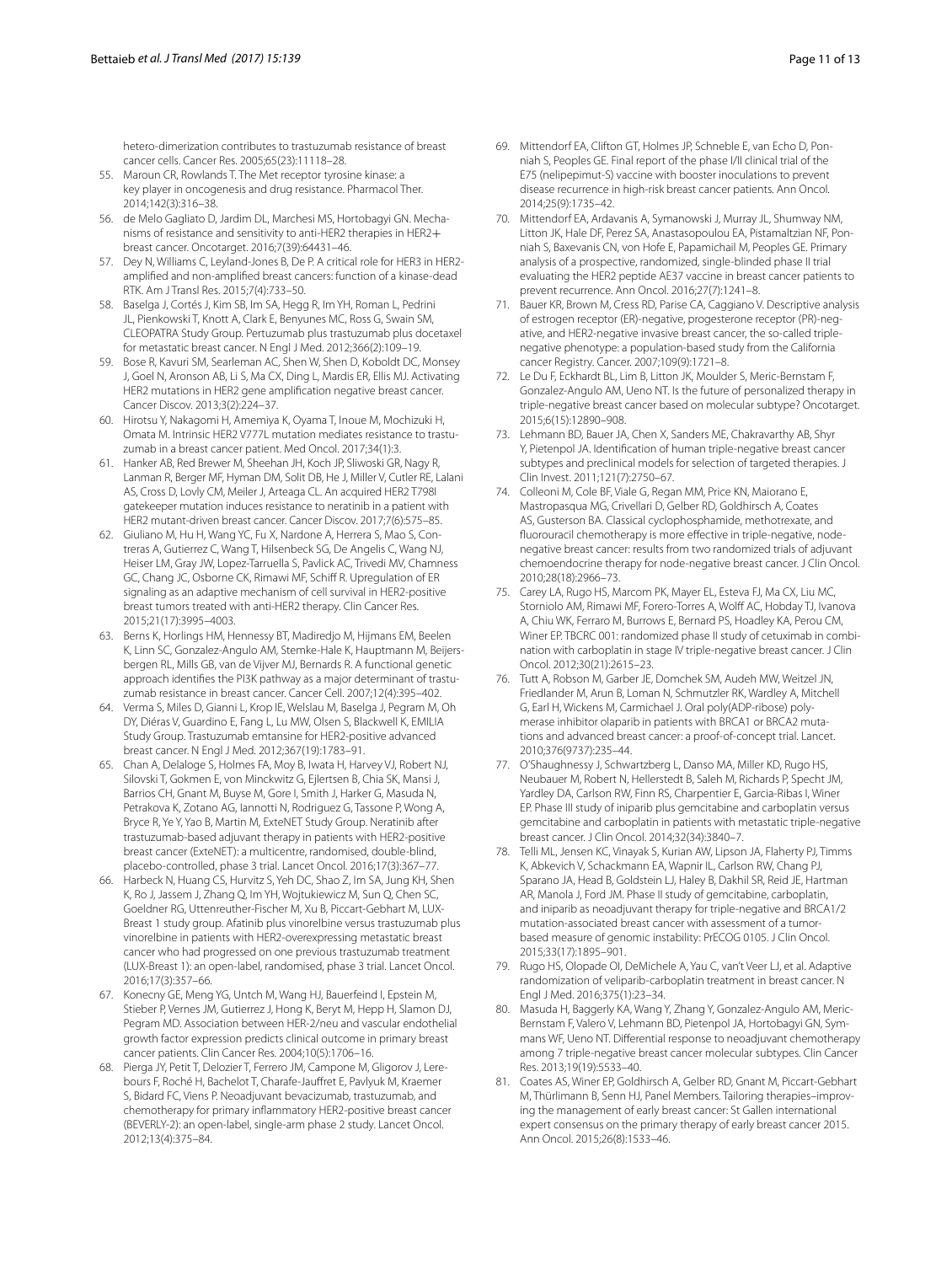- <span id="page-11-0"></span>82. Loibl S, Müller BM, von Minckwitz G, Schwabe M, Roller M, Darb-Esfahani S, Ataseven B, du Bois A, Fissler-Eckhoff A, Gerber B, Kulmer U, Alles JU, Mehta K, Denkert C. Androgen receptor expression in primary breast cancer and its predictive and prognostic value in patients treated with neoadjuvant chemotherapy. Breast Cancer Res Treat. 2011;130(2):477–87.
- <span id="page-11-1"></span>83. Yu KD, Zhu R, Zhan M, Rodriguez AA, Yang W, Wong S, Makris A, Lehmann BD, Chen X, Mayer I, Pietenpol JA, Shao ZM, Symmans WF, Chang JC. Identifcation of prognosis-relevant subgroups in patients with chemoresistant triple-negative breast cancer. Clin Cancer Res. 2013;19(10):2723–33.
- <span id="page-11-2"></span>84. Shah SP, Roth A, Goya R, Oloumi A, Ha G, et al. The clonal and mutational evolution spectrum of primary triple-negative breast cancers. Nature. 2012;486(7403):395–9.
- <span id="page-11-3"></span>85. Baccelli I, Trumpp A. The evolving concept of cancer and metastasis stem cells. J Cell Biol. 2012;198(3):281–93.
- <span id="page-11-4"></span>86. Shibue T, Weinberg RA. EMT, CSCs, and drug resistance: the mechanistic link and clinical implications. Nat Rev Clin Oncol. 2017. doi:[10.1038/](http://dx.doi.org/10.1038/nrclinonc.2017.44) [nrclinonc.2017.44](http://dx.doi.org/10.1038/nrclinonc.2017.44) **(Epub ahead of print)**.
- <span id="page-11-5"></span>87. Hayes MJ, Thomas D, Emmons A, Giordano TJ, Kleer CG. Genetic changes of Wnt pathway genes are common events in metaplastic carcinomas of the breast. Clin Cancer Res. 2008;14(13):4038–44.
- <span id="page-11-6"></span>88. Pires BR, Amorim ÍS DE, Souza LD, Rodrigues JA, Mencalha AL. Targeting cellular signaling pathways in breast cancer stem cells and its implication for cancer treatment. Anticancer Res. 2016;36(11):5681–91.
- <span id="page-11-7"></span>89. Samanta D, Gilkes DM, Chaturvedi P, Xiang L, Semenza GL. Hypoxiainducible factors are required for chemotherapy resistance of breast cancer stem cells. Proc Natl Acad Sci USA. 2014;111(50):E5429–38.
- <span id="page-11-8"></span>90. Creighton CJ, Li X, Landis M, Dixon JM, Neumeister VM, Sjolund A, Rimm DL, Wong H, Rodriguez A, Herschkowitz JI, Fan C, Zhang X, He X, Pavlick A, Gutierrez MC, Renshaw L, Larionov AA, Faratian D, Hilsenbeck SG, Perou CM, Lewis MT, Rosen JM, Chang JC. Residual breast cancers after conventional therapy display mesenchymal as well as tumor-initiating features. Proc Natl Acad Sci USA. 2009;106(33):13820–5.
- <span id="page-11-9"></span>91. Li X, Lewis MT, Huang J, Gutierrez C, Osborne CK, Wu MF, Hilsenbeck SG, Pavlick A, Zhang X, Chamness GC, Wong H, Rosen J, Chang JC. Intrinsic resistance of tumorigenic breast cancer cells to chemotherapy. J Natl Cancer Inst. 2008;100(9):672–9.
- <span id="page-11-10"></span>92. Kim do Y, Park EY, Chang E, Kang HG, Koo Y, Lee EJ, Ko JY, Kong HK, Chun KH, Park JH. A novel miR-34a target, protein kinase D1, stimulates cancer stemness and drug resistance through GSK3/β-catenin signaling in breast cancer. Oncotarget. 2016;7(12):14791–802.
- <span id="page-11-11"></span>93. Liu J, Pan S, Hsieh MH, Ng N, Sun F, et al. Targeting Wnt-driven cancer through the inhibition of Porcupine by LGK974. Proc Natl Acad Sci USA. 2013;110(50):20224–9.
- <span id="page-11-12"></span>94. Lenz HJ, Kahn M. Safely targeting cancer stem cells via selective catenin coactivator antagonism. Cancer Sci. 2014;105(9):1087–92.
- <span id="page-11-13"></span>95. Galon J, Angell HK, Bedognetti D, Marincola FM. The continuum of cancer immunosurveillance: prognostic, predictive, and mechanistic signatures. Immunity. 2013;39:11–26.
- <span id="page-11-14"></span>96. Luen SJ, Savas P, Fox SB, Salgado R, Loi S. Tumour-infltrating lymphocytes and the emerging role of immunotherapy in breast cancer. Pathology. 2017;49(2):141–55.
- <span id="page-11-15"></span>97. Galon J, Costes A, Sanchez-Cabo F, Kirilovsky A, Mlecnik B, Lagorce-Pagès C, Tosolini M, Camus M, Berger A, Wind P, Zinzindohoué F, Bruneval P, Cugnenc PH, Trajanoski Z, Fridman WH, Pagès F. Type, density, and location of immune cells within human colorectal tumors predict clinical outcome. Science. 2006;313:1960–4.
- <span id="page-11-16"></span>98. Savas P, Salgado R, Denkert C, Sotiriou C, Darcy PK, Smyth MJ, Loi S. Clinical relevance of host immunity in breast cancer: from TILs to the clinic. Nat Rev Clin Oncol. 2016;13(4):228–41.
- <span id="page-11-17"></span>99. Dushyanthen S, Beavis PA, Savas P, Teo ZL, Zhou C, Mansour M, Darcy PK, Loi S. Relevance of tumor-infltrating lymphocytes in breast cancer. BMC Med. 2015;13:202.
- <span id="page-11-18"></span>100. Loi S. Tumor-infltrating lymphocytes, breast cancer subtypes and therapeutic efficacy. Oncoimmunology. 2013;2(7):e24720.
- <span id="page-11-19"></span>101. Stanton SE, Adams S, Disis ML. Variation in the incidence and magnitude of tumor-infltrating lymphocytes in breast cancer subtypes: a systematic review. JAMA Oncol. 2016;2(10):1354–60.
- <span id="page-11-20"></span>102. Denkert C, Loibl S, Noske A, Roller M, Müller BM, Komor M, Budczies J, Darb-Esfahani S, Kronenwett R, Hanusch C, von Törne C, Weichert W,

Engels K, Solbach C, Schrader I, Dietel M, von Minckwitz G. Tumor-associated lymphocytes as an independent predictor of response to neoadjuvant chemotherapy in breast cancer. J Clin Oncol. 2010;28(1):105–13.

- <span id="page-11-21"></span>103. Ibrahim EM, Al-Foheidi ME, Al-Mansour MM, Kazkaz GA. The prognostic value of tumor-infltrating lymphocytes in triple-negative breast cancer: a meta-analysis. Breast Cancer Res Treat. 2014;148(3):467–76.
- <span id="page-11-22"></span>104. Loi S, Michiels S, Salgado R, Sirtaine N, Jose V, Fumagalli D, Kellokumpu-Lehtinen PL, Bono P, Kataja V, Desmedt C, Piccart MJ, Loibl S, Denkert C, Smyth MJ, Joensuu H, Sotiriou C. Tumor infltrating lymphocytes are prognostic in triple negative breast cancer and predictive for trastuzumab beneft in early breast cancer: results from the FinHER trial. Ann Oncol. 2014;25(8):1544–50.
- <span id="page-11-23"></span>105. Adams S, Gray RJ, Demaria S, Goldstein L, Perez EA, Shulman LN, Martino S, Wang M, Jones VE, Saphner TJ, Wolf AC, Wood WC, Davidson NE, Sledge GW, Sparano JA, Badve SS. Prognostic value of tumor-infltrating lymphocytes in triple-negative breast cancers from two phase III randomized adjuvant breast cancer trials: ECOG 2197 and ECOG 1199. J Clin Oncol. 2014;32(27):2959–66.
- <span id="page-11-24"></span>106. Dieci MV, Mathieu MC, Guarneri V, Conte P, Delaloge S, Andre F, Goubar A. Prognostic and predictive value of tumor-infltrating lymphocytes in two phase III randomized adjuvant breast cancer trials. Ann Oncol. 2015;26(8):1698–704.
- <span id="page-11-25"></span>107. Pruneri G, Gray KP, Vingiani A, Viale G, Curigliano G, Criscitiello C, Láng I, Ruhstaller T, Gianni L, Goldhirsch A, Kammler R, Price KN, Cancello G, Munzone E, Gelber RD, Regan MM, Colleoni M. Tumor-infltrating lymphocytes (TILs) are a powerful prognostic marker in patients with triple-negative breast cancer enrolled in the IBCSG phase III randomized clinical trial 22-00. Breast Cancer Res Treat. 2016;158(2):323–31.
- <span id="page-11-26"></span>108. Perez EA, Ballman KV, Tenner KS, Thompson EA, Badve SS, Bailey H, Baehner FL. Association of stromal tumor-infltrating lymphocytes with recurrence-free survival in the N9831 adjuvant trial in patients with early-stage HER2-positive breast cancer. JAMA Oncol. 2016;2(1):56–64.
- <span id="page-11-27"></span>109. de Azambuja E, Holmes AP, Piccart-Gebhart M, Holmes E, Di Cosimo S, et al. Lapatinib with trastuzumab for HER2-positive early breast cancer (NeoALTTO): survival outcomes of a randomised, open-label, multicentre, phase 3 trial and their association with pathological complete response. Lancet Oncol. 2014;15(10):1137–46.
- <span id="page-11-28"></span>110. Salgado R, Denkert C, Campbell C, Savas P, Nuciforo P, Aura C, de Azambuja E, Eidtmann H, Ellis CE, Baselga J, Piccart-Gebhart MJ, Michiels S, Bradbury I, Sotiriou C, Loi S. Tumor-infltrating lymphocytes and associations with pathological complete response and event-free survival in HER2 positive early-stage breast cancer treated with lapatinib and trastuzumab: a secondary analysis of the NeoALTTO trial. JAMA Oncol. 2015;1(4):448–54.
- <span id="page-11-29"></span>111. Denkert C, von Minckwitz G, Brase JC, Sinn BV, Gade S, et al. Tumorinfltrating lymphocytes and response to neoadjuvant chemotherapy with or without carboplatin in human epidermal growth factor receptor 2-positive and triple-negative primary breast cancers. J Clin Oncol. 2015;33(9):983–91.
- <span id="page-11-30"></span>112. Hendrickx W, Simeone I, Anjum S, Mokrab Y, Bertucci F, Finetti P, Curigliano G, Seliger B, Cerulo L, Tomei S, Delogu LG, Maccalli C, Wang E, Miller LD, Marincola FM, Ceccarelli M, Bedognetti D. Identifcation of genetic determinants of breast cancer immune phenotypes by integrative genome-scale analysis. Oncoimmunology. 2017;6(2):e1253654.
- <span id="page-11-31"></span>113. Hodi FS, O'Day SJ, McDermott DF, Weber RW, Sosman JA, et al. Improved survival with ipilimumab in patients with metastatic melanoma. N Engl J Med. 2010;363(8):711–23.
- <span id="page-11-32"></span>114. Robert C, Schachter J, Long GV, Arance A, Grob JJ, Mortier L, Daud A, Carlino MS, McNeil C, Lotem M, Larkin J, Lorigan P, Neyns B, Blank CU, Hamid O, Mateus C, Shapira-Frommer R, Kosh M, Zhou H, Ibrahim N, Ebbinghaus S, Ribas A, KEYNOTE-006 investigators. Pembrolizumab versus ipilimumab in advanced melanoma. N Engl J Med. 2015;372(26):2521–32.
- <span id="page-11-33"></span>115. Borghaei H, Paz-Ares L, Horn L, Spigel DR, Steins M, Ready NE, Chow LQ, Vokes EE, Felip E, Holgado E, Barlesi F, Kohlhäuf M, Arrieta O, Burgio MA, Fayette J, Lena H, Poddubskaya E, Gerber DE, Gettinger SN, Rudin CM, Rizvi N, Crinò L, Blumenschein GR Jr, Antonia SJ, Dorange C, Harbison CT, Graf Finckenstein F, Brahmer JR. Nivolumab versus docetaxel in advanced nonsquamous non-small-cell lung cancer. N Engl J Med. 2015;373(17):1627–39.
- <span id="page-11-34"></span>116. Brahmer J, Reckamp KL, Baas P, Crinò L, Eberhardt WE, Poddubskaya E, Antonia S, Pluzanski A, Vokes EE, Holgado E, Waterhouse D, Ready